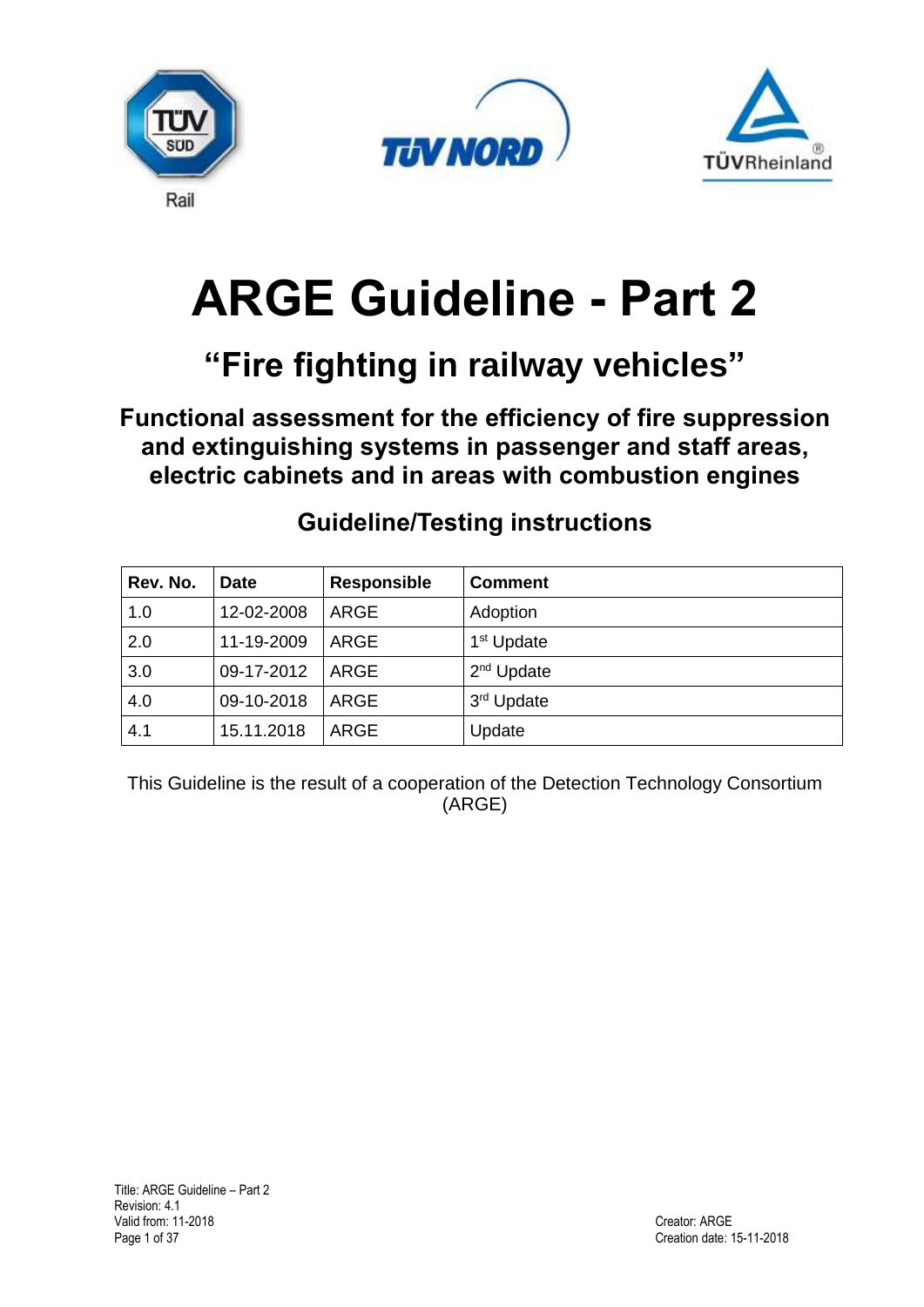

# **List of Contents**

| $\mathbf{1}$      |      |                                                                                            |  |
|-------------------|------|--------------------------------------------------------------------------------------------|--|
|                   | 1.1. |                                                                                            |  |
|                   | 1.2. |                                                                                            |  |
|                   | 1.3. |                                                                                            |  |
|                   | 1.4. |                                                                                            |  |
|                   | 1.5. |                                                                                            |  |
| 2.                |      |                                                                                            |  |
| 3.                |      |                                                                                            |  |
|                   | 3.1. |                                                                                            |  |
|                   | 3.2. |                                                                                            |  |
|                   |      |                                                                                            |  |
|                   |      |                                                                                            |  |
|                   |      |                                                                                            |  |
|                   |      |                                                                                            |  |
|                   |      |                                                                                            |  |
|                   | 3.3. |                                                                                            |  |
|                   |      |                                                                                            |  |
|                   |      |                                                                                            |  |
|                   |      |                                                                                            |  |
|                   |      |                                                                                            |  |
| 4.                |      |                                                                                            |  |
| <b>APPENDIX1</b>  |      |                                                                                            |  |
| <b>APPENDIX 2</b> |      | INFORMATION ON REFERENCE FIRE LOAD "LUGGAGE"  23                                           |  |
| <b>APPENDIX 3</b> |      |                                                                                            |  |
| <b>APPENDIX 4</b> |      | TEMPLATE F-1 "TEST DOCUMENTATION - EXTINGUISHING                                           |  |
| <b>APPENDIX 5</b> |      | TEMPLATE F-2.1 "TEST DOCUMENTATION - COMMON AREA" 29                                       |  |
| <b>APPENDIX 6</b> |      | TEMPLATE F-2.2 "TEST DOCUMENTATION - AREAS WITH                                            |  |
| <b>APPENDIX 7</b> |      |                                                                                            |  |
| <b>APPENDIX 8</b> |      | SPECIFICATION FOR POSITIONING FIRE EXTINGUISHING<br><b>EQUIPMENT IN ENCLOSED PLACES OF</b> |  |
| <b>APPENDIX 9</b> |      |                                                                                            |  |
|                   |      |                                                                                            |  |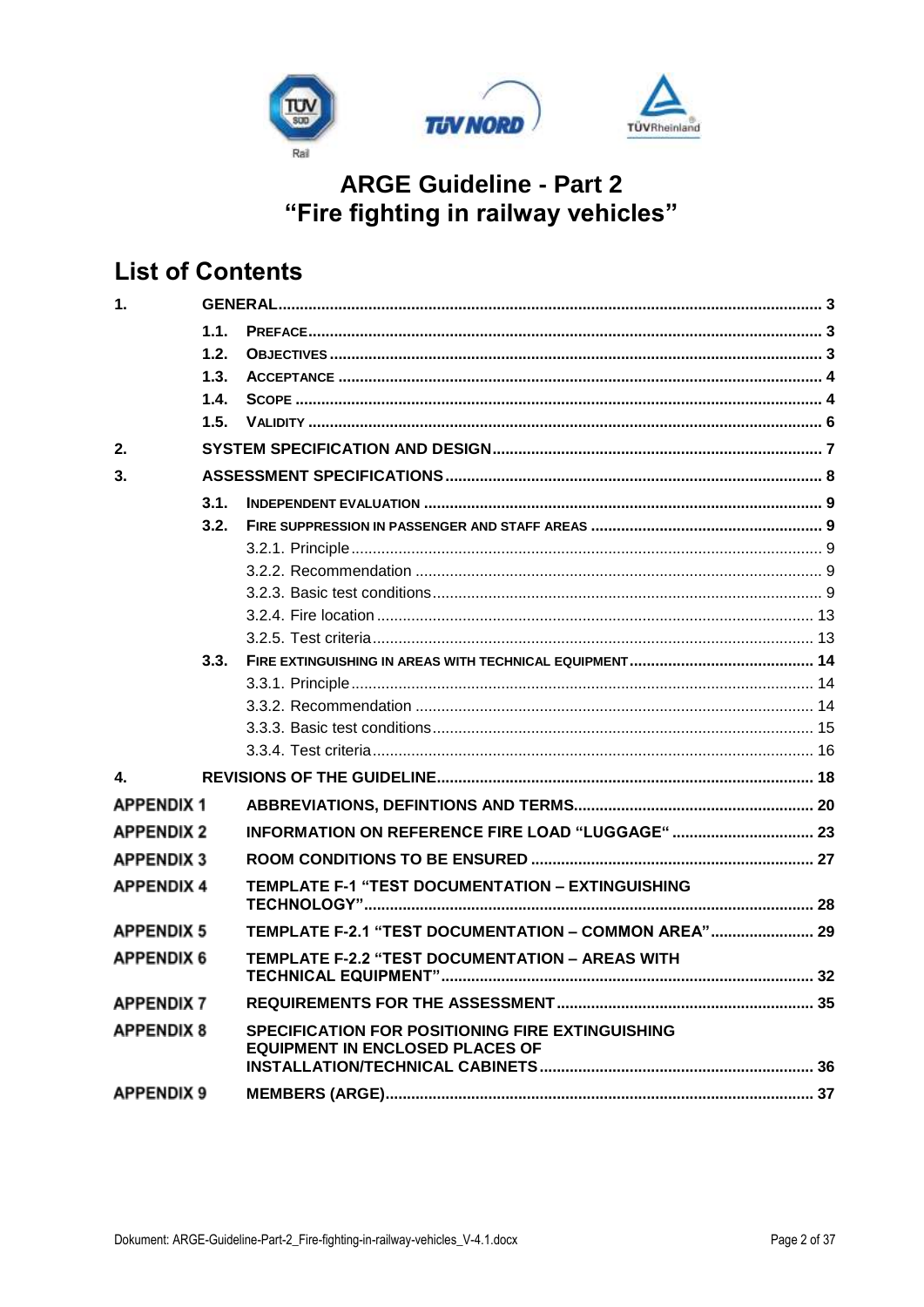

#### <span id="page-2-0"></span>**1. General**

The purpose of the Guideline is the specification of a fire suppression or fire extinguishing system with regard to the different vehicle types or places of installation. In addition, it specifies the functional assessment of fire suppression systems in passenger areas and fire extinguishing systems in electrical cabinets regarding possible fire incidents in railway vehicles.

The assessment focuses on the efficiency of fire suppression and fire extinguishing systems and the selection of the fire extinguishing medium.

This Guideline represents minimum requirements for fire suppression and fire extinguishing systems. The vehicle manufacturer can define advanced protective aims based on requirements of the vehicle operator.

The rules and standards in the present document are valid in their latest version.

#### <span id="page-2-1"></span>**1.1. Preface**

The Technical Specifications for Interoperability (TSI), the current state of the art and the European Standard EN 45545-6 include requirements for the installation of fire suppression and fire extinguishing systems. Few requirements for the assessment procedure are included in Standard EN 50553. The purpose of Standard EN 50553 is to define requirements for railway vehicles in terms of running capability in case of fire, whereas the ARGE Guideline focuses on the aim "to protect passengers and staff". Thus, the assessment procedures are more conservative than the requirements in Standard EN 50553.

To guarantee the design and the assessment for the installation of fire suppression and fire extinguishing systems in railway vehicles, system specific requirements for design, construction and type tests are needed.

This Guideline identifies the required criteria for the practical assessment.

### <span id="page-2-2"></span>**1.2. Objectives**

With respect to the protective aims defined in laws, regulations and state of the art a fire incident must be detected already during the formation phase (e. g. smoldering fire) or after the inflammation (e. g. liquid fire in a technical cabinet).

The requirement is to protect passengers and staff in railway vehicles. The objective is to ensure health conditions acceptable for a safe evacuation, which is also intended by TSI and the Standards EN 45545.

To provide a place of relative safety – stay in a passenger area during a defined time with no danger for health, the following values shown in the table below must be fulfilled: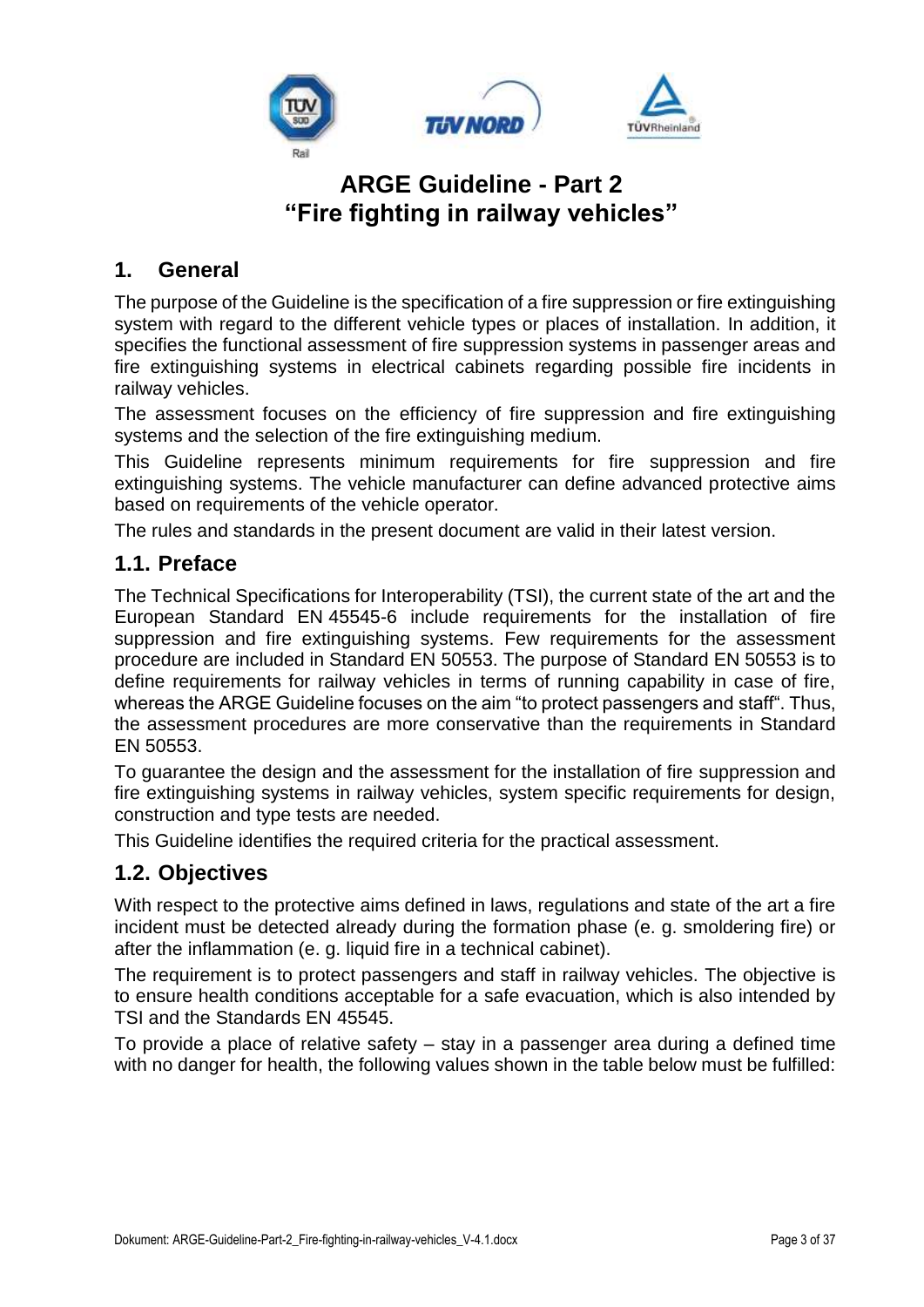

Table 1: Evaluation data and reference values for quantitative protective aims

| <b>Flue gas parameters</b>  | <b>Critical value</b> | <b>Exposure time</b><br>approx. 15 min<br>incl. coefficient of<br>safety | <b>Exposure time</b><br>approx. 5 min incl.<br>coefficient of safety |
|-----------------------------|-----------------------|--------------------------------------------------------------------------|----------------------------------------------------------------------|
| Carbon monoxid              | $< 1,400$ ppm         | 200 ppm                                                                  | 500 ppm                                                              |
| Carbon dioxid               | $< 6.0$ Vol.-%        | 2.0 Vol.-%                                                               | 3.0 Vol.-%                                                           |
| Oxygen                      | > 12.0 Vol.%          | 14.0 Vol.%                                                               | 12.0 Vol. %                                                          |
| Temperature of smoke<br>gas | < 65 °C               | 50 °C                                                                    | 50 °C                                                                |

The values consider the information from the engineering guide for fire prevention methods review 4 of vfdb (11-2013) and the guideline "Design fire" VdS 2827 (05-2000), VdS Schadenverhütung, Cologne.

Measurements were performed in areas affected by fire in a height of approx. 1.6 m and approx. 2.0 m away from the ignition source.

The objective is a general and acceptable definition of repeatable assessment processes, which are already taken into account for the system design.

The processes defined in the Guideline shall already be applied on prototype tests, existing vehicles or 1:1 models based on design definition. These tests are the basis for final type tests or the acceptance of the fire suppression and fire extinguishing systems.

The assessment of fire suppression and extinguishing systems focuses on the ignition scenarios/ignition models according to EN 45545-1, Appendix A. It doesn't focus on other models e. g. based on natural influences or terrorism.

#### <span id="page-3-0"></span>**1.3. Acceptance**

Since its release the ARGE Guideline is accepted as state of the art regarding to accreditation of railway vehicles.

### <span id="page-3-1"></span>**1.4. Scope**

The purpose of the Guideline is to design and assess the efficiency and practical use of fire suppression and fire extinguishing systems in railway vehicles and track guided vehicles.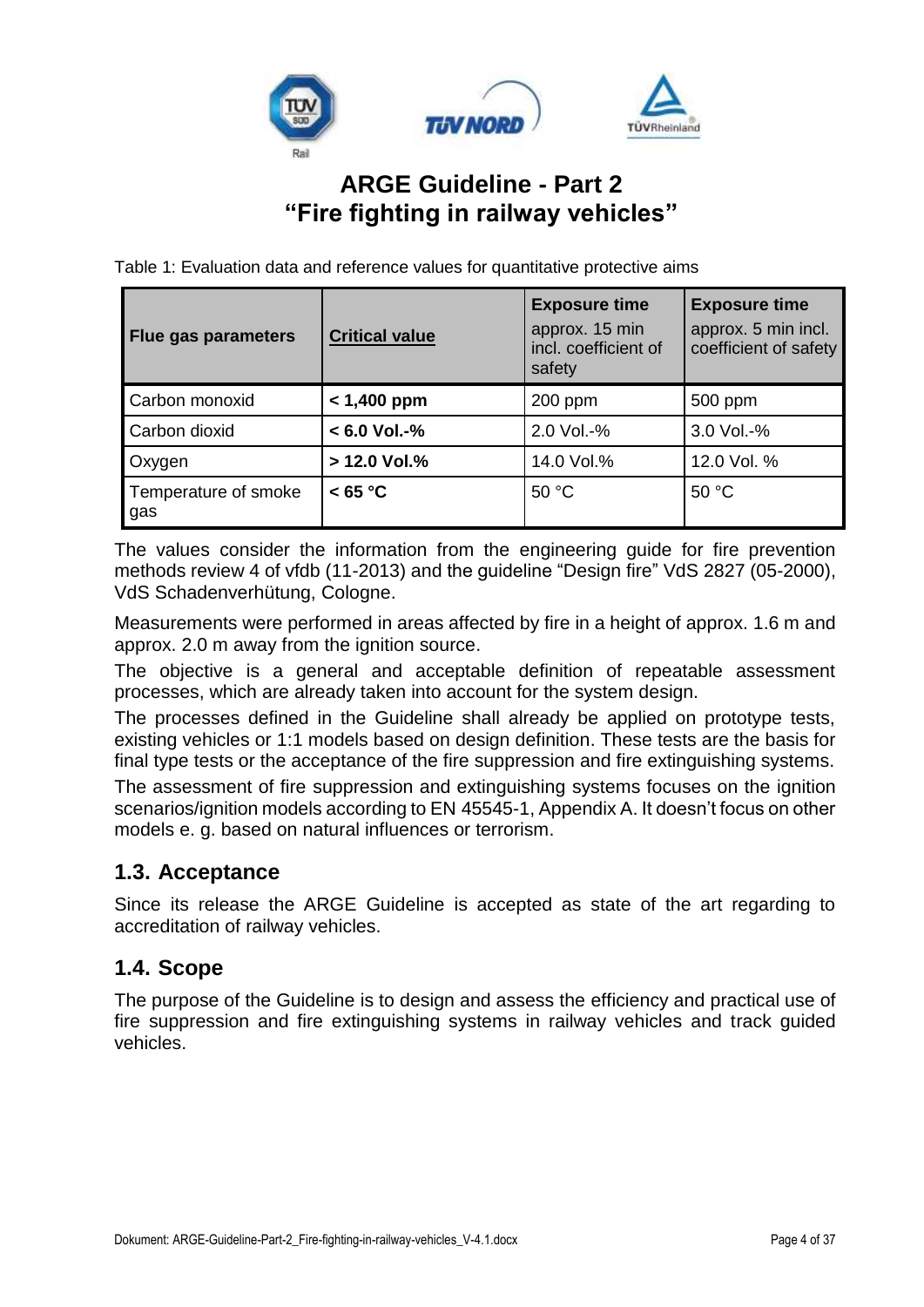



#### **Figure 1: General fire development (fire incident without and with fire suppression /extinguishing)**

The results of the assessment must ensure:

- at least a fire suppression system in "places of relative safety" for persons in passenger areas when the train keeps moving or
- a fire extinguishing system for "places of ultimate safety" in technical cabinets.

A fire risk analysis has to be the basis for the design of a fire suppression or fire extinguishing system related to the potential fire locations or fire areas.

The design fires defined in this Guideline are the basis for the assessment (for the passenger compartment see [Appendix](#page-22-0) 2 and for the electrical equipment see paragraph 3.2). Note the possible fire effects, other fire effluents (e. g. smoke release) and the base conditions of operation (e. g. ventilation conditions).

The fire risk analysis is the basis for the system design and should be provided by the vehicle manufacturer. As well, the fire risk can be determined by the system manufacturer who has to take into account information of the vehicle manufacturer.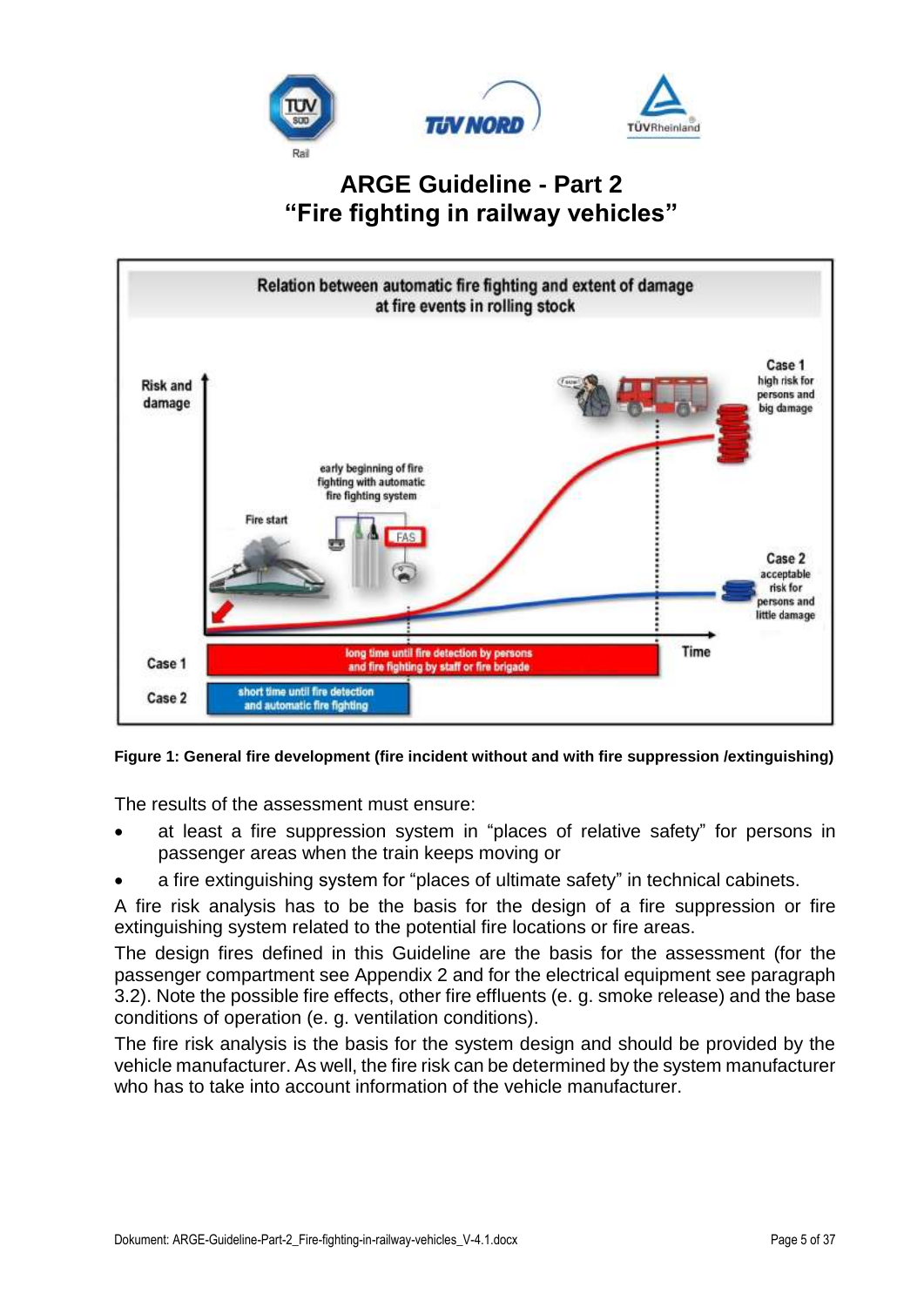

For assessing the efficiency of the system technology, this guideline has to be applied as follows:

- for gas extinguishing systems on the first production vehicle and
- for other fire extinguishing systems by using a 1:1 model, with the possibility of simplifications in case of similar location or equipment conditions via evaluation of conformity.

The assessment of efficiency and/or the evaluation of conformity must be acknowledged by officially recognized railway assessors/experts in collaboration with the manufacturer and supplier, so that an assessment is available for the approval of vehicle operation and for other certification processes (e. g. within the scope of the Technical Specifications of Interoperability – TSI).

### <span id="page-5-0"></span>**1.5. Validity**

This Guideline applies to the use in railway vehicles and other track guided systems equipped with fire suppression and fire extinguishing systems.

As necessary the Guideline can be applied to comparable technical systems (e. g. buses).

The assessment processes must be applied on the evaluation in terms of fire protection of passenger, staff and technical areas.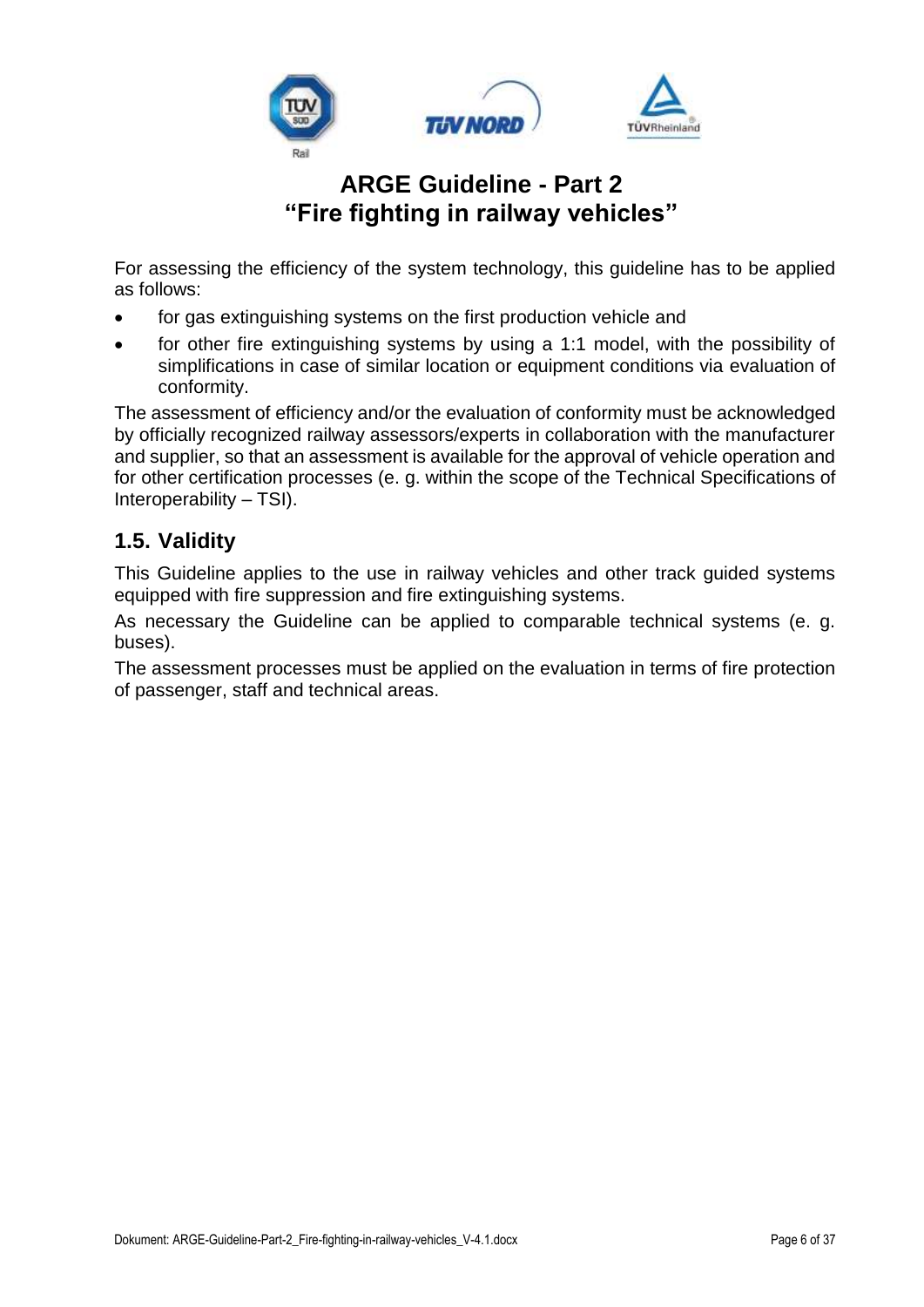

### <span id="page-6-0"></span>**2. System specification and design**

The system design or implementation must meet the state of the art, for example for:

- the design and installation of system equipment (according to EN 15004-1, focused on vehicles)
- the components used in the system (according to Standards EN°12094)
- the assessment of railway standards (according to EN 50155).

In case of deviations from the mentioned standards an assessment of "equal safety" is necessary, requiring the acceptance of the assessment body.

For the basic requirements of the system technology see [Appendix](#page-34-0) 7. Here, the focus is on the assessment of the railway standard.

The documentation of fulfilled requirements must be comprehensively provided before the type test and for the approval of the system technology.

In addition, the maintainability and the accessibility for maintenance or visual inspections must be taken into account for the system realization.

The duration of fire suppression has to ensure acceptable stay conditions in passenger compartments with "relative safety". For reference see TSI SRT.

The duration of fire extinguishing in technical cabinets takes into account a verifiably extinguished fire. Before, the affected technical equipment has to be switched off. Otherwise, there will be the risk that the stored volume of fire extinguishing medium is exhausted before completely extinguishing the fire, which could end in other hazards.

The extinguishing process is automatically activated by fire detection and should not be interrupted or delayed. An additional manual activation is possible without any side effects on the system.

The functional requirements for the fire detection and fire suppression and extinguishing system resulting from

- fire detection system (reference to ARGE Guideline – Part 1) and
- system control to the point of monitoring of the required "safe" or at least of the "reliable" system functionality (reference to ARGE Guideline – Part 3)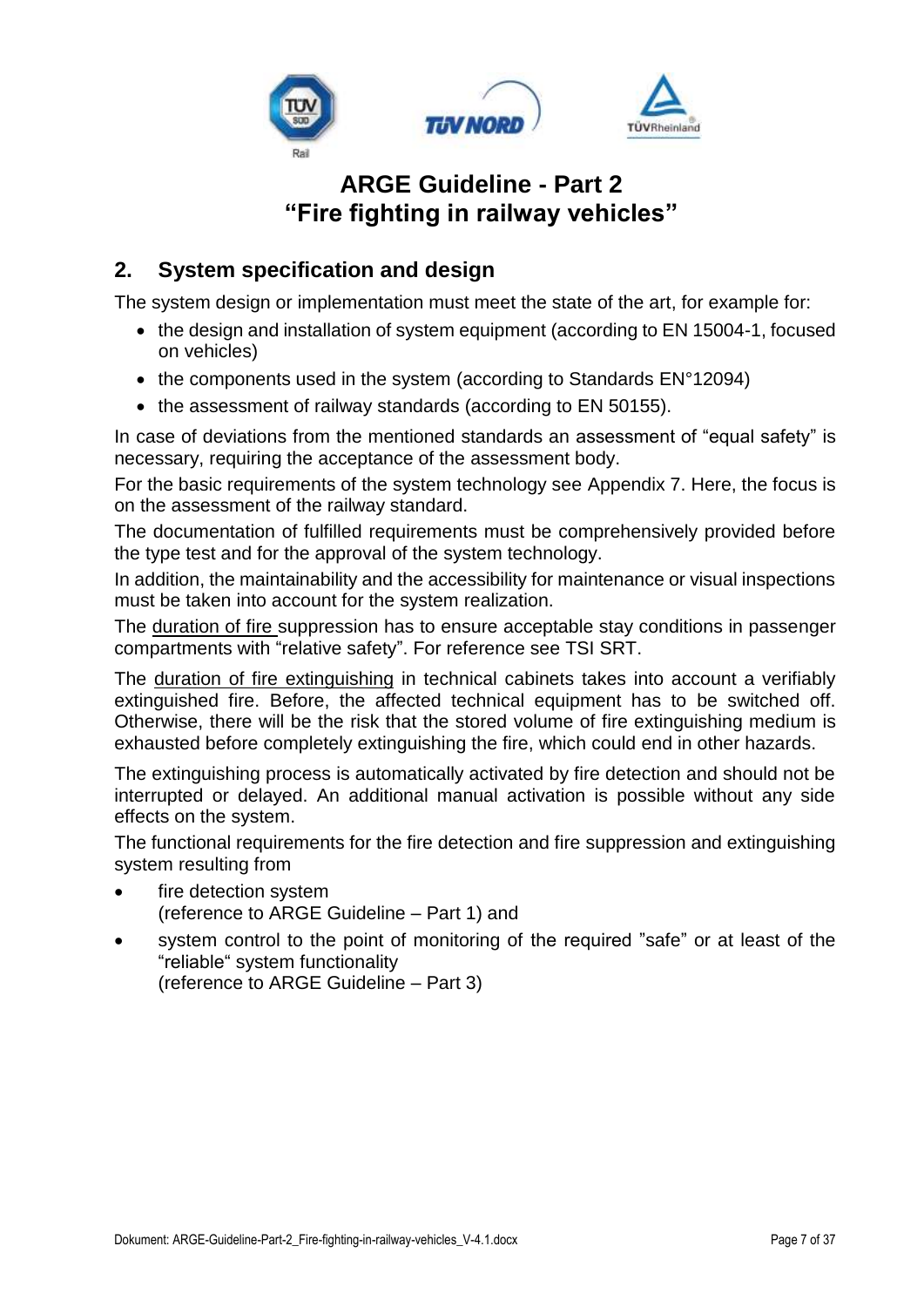

#### <span id="page-7-0"></span>**3. Assessment specifications**

The specifications exclusively focus on the assessment of fire suppression and fire extinguishing effects regarding the basic conditions in potential fire areas.

The areas which have to be protected are classified as:

#### • **Passenger and staff areas**

The objective is to ensure a place of "relative safety", in which a person can stay without any danger, e. g. with a period of time of 4 to 15 minutes.

The duration of fire suppression is determined according to the operational vehicle concept, essentially based on the vehicle running time (reference to standards EN 45545). After finishing fire suppression, the fire must not be increased (see Appendix 4).

#### • **Areas with technical equipment**

The objective is to ensure the necessary functions for continuing vehicle operation and to limit and exclude fire effects on surrounding areas by fire extinguishing.

The duration of the fire extinguishing is determined by the effect of the fire extinguishing medium related to the fire incident. It should be noted that both, liquid fires of Class B according to EN 2 and solid fires of Class A according to EN 2 have to be extinguished. In addition, leakages of the fire area must be considered with respect to the efficiency of fire extinguishing.

In any case, before extinguishing the fire the technical equipment must be shutdown and technical equipment which causes fire must be prevented to restart.

In case of continuing vehicle operation consider that the release of fire load (e. g. diesel fuel) or permanent energy input (e. g. electrical ignition power) result in more critical fire effects. The fire extinguishing system shall be capable to control and extinguish the fire, so that there is no risk of endangering passenger and staff.

In general, the focus is on the protection of passengers and staff regarding the assessment of the capability of fire suppression and fire extinguishing. This concerns the prevention of a direct danger during stay inside and outside the vehicle as well as during self-rescue from the vehicle. The object safety is also taken into account, at least as far as this is related to personal safety.

This Guideline does not focus on further requirements for object safety.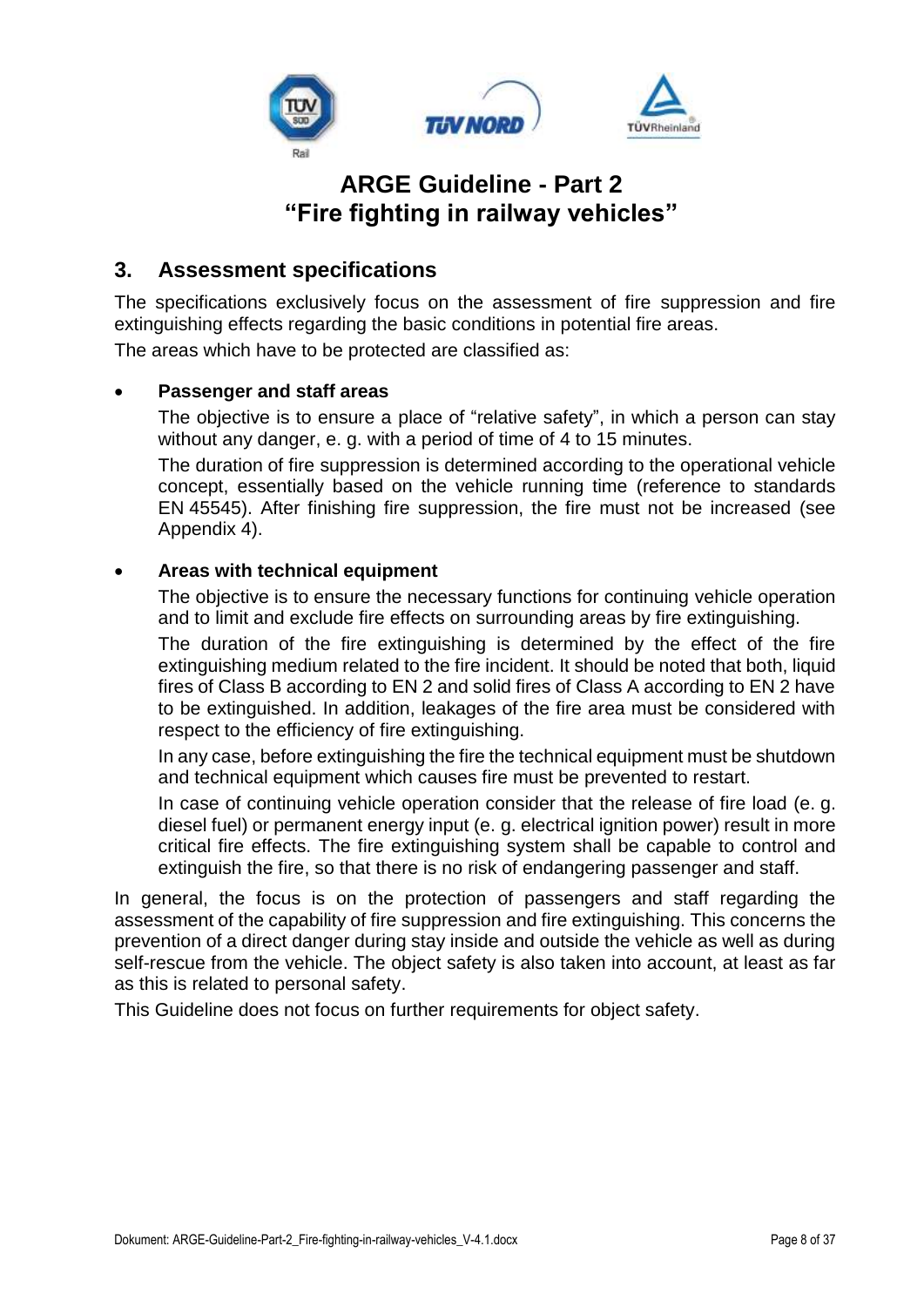

### <span id="page-8-0"></span>**3.1. Independent evaluation**

The evaluation complies with the appropriate approval process of the railway vehicle, for example:

- inspection body ISO/IEC 17020 Type A, accredited as specialist for fire safety in railway vehicles, with European evaluations of conformity according to the Technical Specifications for Interoperability (TSI),
- expert which is acknowledged by the appropriate body in the national approval process or
- other national acknowledged bodies.

This also applies to deviations from evaluation criteria mentioned in this Guideline.

Note: The test should be performed by a test center which is acknowledged according to ISO/IEC 17025, accredited according to this Guideline.

### <span id="page-8-1"></span>**3.2. Fire suppression in passenger and staff areas**

#### <span id="page-8-2"></span>**3.2.1. Principle**

The used fire extinguishing medium should not include, release or develop substances during fire suppression which cause a danger to health. Fire effects must be minimized as far as possible (see [Appendix](#page-26-0) 3).

EN 50553 mentions fire suppression systems in passenger and staff areas only in the informative Appendix C. EN 50553 refers to the assessment, like for electrical equipment and combustion engines in paragraph 6.5.3.2. EN 50553 does not describe special test scenarios for passenger areas.

#### <span id="page-8-3"></span>**3.2.2. Recommendation**

For fire suppression in passenger and staff areas water-based fire extinguishing media are suitable. Here, irritating ingredients should not be used, as far as possible.

#### <span id="page-8-4"></span>**3.2.3. Basic test conditions**

For the assessment of efficiency, related on the fire extinguishing medium water mist, a real test fire must be simulated in a 1:1 vehicle model.

In this 1:1 vehicle model, also the original materials installed in the vehicle can be used (e.g. original seats and side panels). However, it is not allowed to use other fire loads or other ignition sources, which are not described in this document.

Existent test results from projects with similar geometry and layout can be used based on an evaluation of conformity. This acknowledgement of the results ("Cross Acceptance") must be verified by an assessor/specialist for railway vehicles. An evaluation of conformity is only possible when the fire test has been performed with vehicle-neutral conservative materials (see description below). If a fire test was performed with only the original vehicle materials, the fire test is only valid for this vehicle.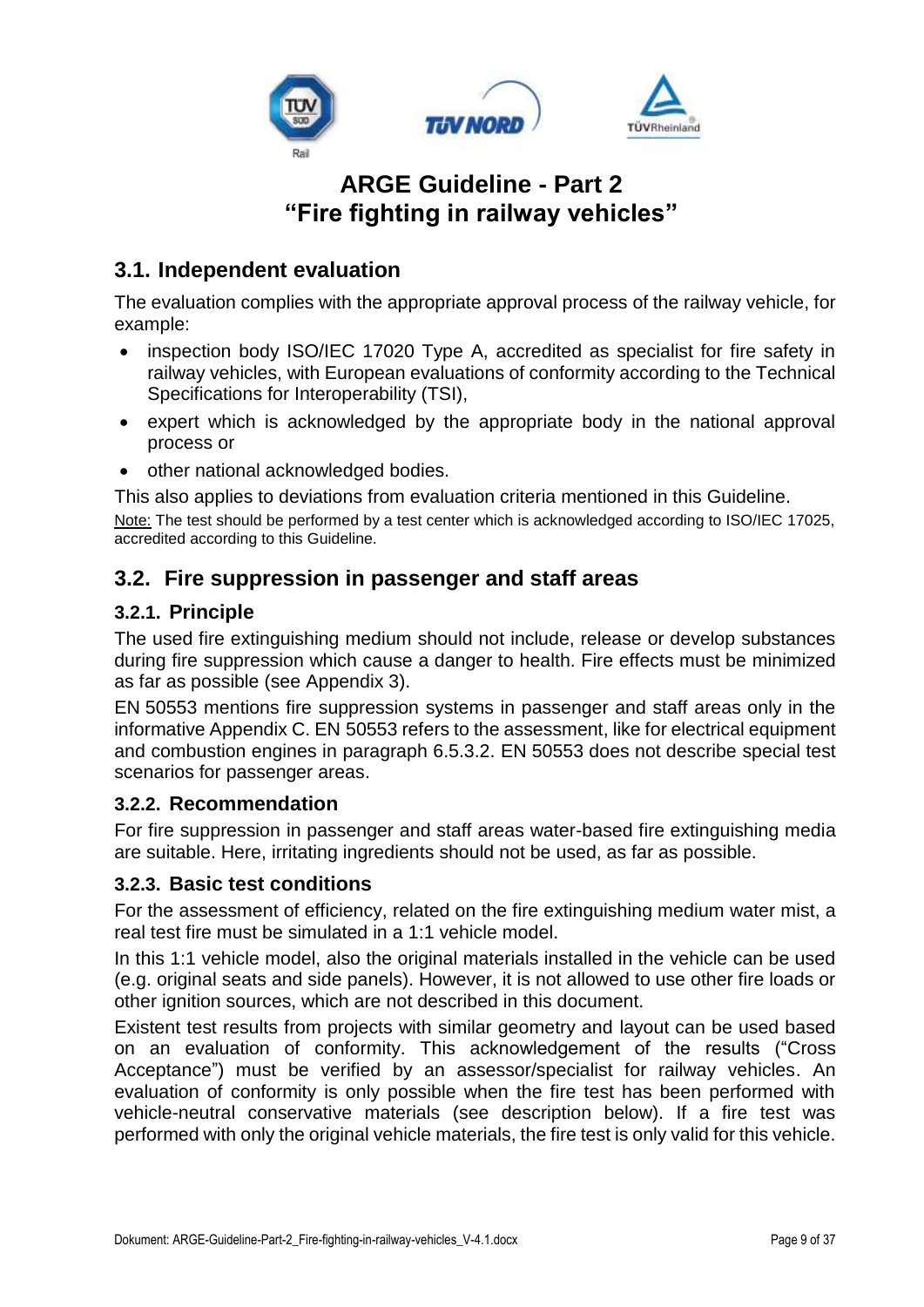

The assessment of the efficiency has to be realized according to the following specification:

• As referenced fire load, two foam cushions on top of each other are used as fire object. The result is a flat burn-off of the foam cushions. Its energy release is to be assessed as conservative compared to the design fire "luggage" (see [Appendix](#page-22-0) 2). The application of foam cushions is recommended particularly for setting or optimizing the system technology due to comparable test results.

#### Specification foam cushion:

Polyurethane foam - dimensions  $0.4$  m x  $0.4$  m x  $0.1$  m, density  $25$  kg/m<sup>3</sup> to  $35$  kg/m<sup>3</sup>.

- If a verified test is required, the referenced fire load must be "luggage". Here, the requirements for characteristics of the luggage material and for the ingredients must be fulfilled according to [Appendix](#page-22-0) 2.
- The fire incident must be performed in an area which is the farthest away as well as very close to the outlet nozzles.

The simulated fire incident starts by igniting a UIC paper cushion (UIC 564-2). The fire starts by igniting the four edges of the UIC paper cushion placed on the fire object.

- paper with area-related mass of approx.  $50$  g/m<sup>2</sup>
- mass in total 100 g  $(+/- 10\%)$
- approx. 6-7 paper wads in the same line, in tacked sheet of paper



**Figure 2: Example UIC paper cushion**

From a conservative point of view, the fire model must be equipped with non-fire-resistant materials. The sidewall must be simulated with plywood and the seat cushions (seat and back) with cushion foam.

For simulating the interior wall, the following conservative material is recommended: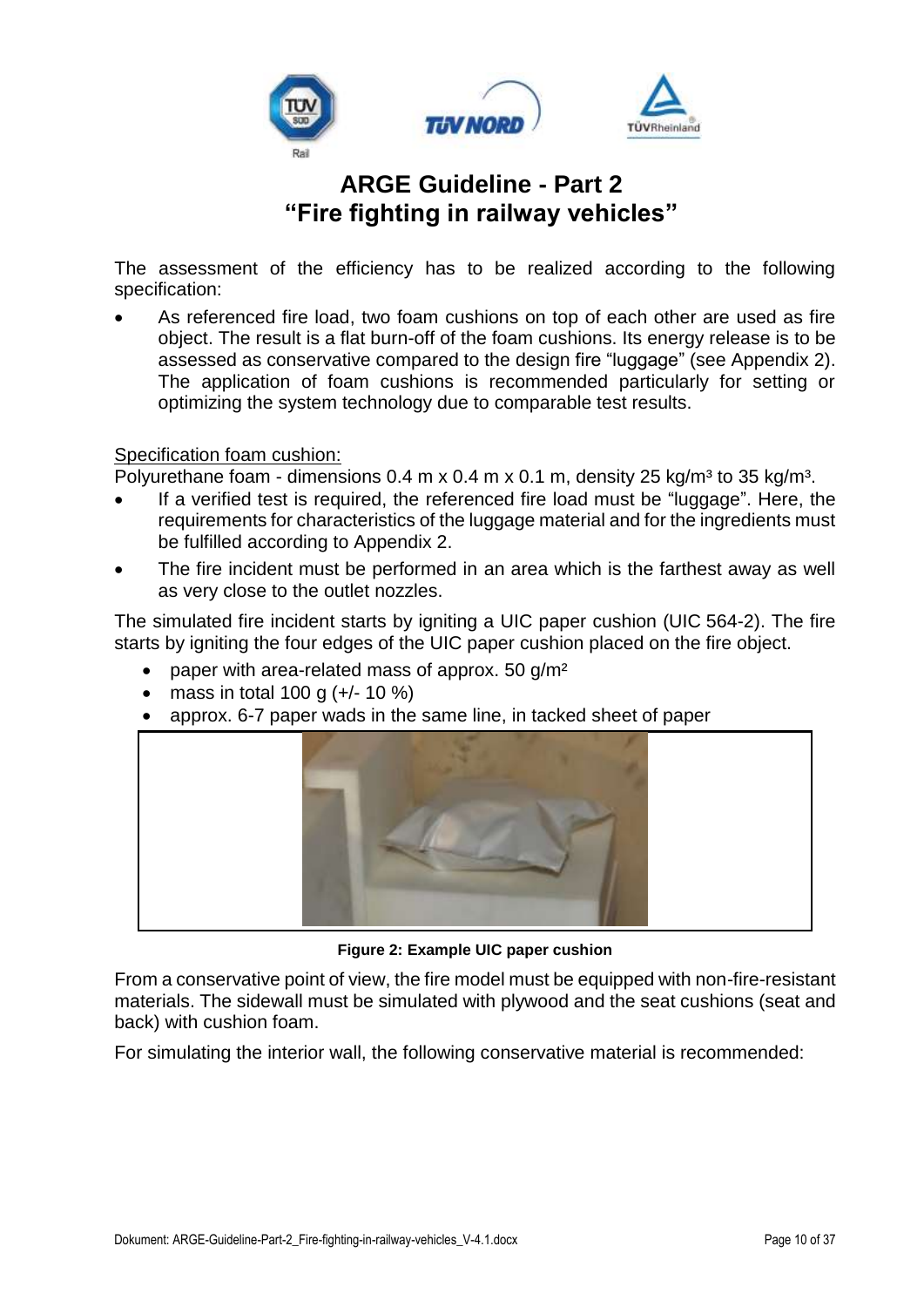

Plywood (commercially available):

- bonding resistant in areas with generally a low air humidity (e. g. IF20)
- thickness of 3 to 5mm and three-ply at maximum
- material density approx. 400 to 700 kg/m3
- without wood preservative or flame retardant
- material humidity  $< 20 %$

The arrangement of fire loads have to be tested according to Figure 3. The focus must be on the actual dimensions of the passenger area including seat arrangement. The position of the ignition source must be chosen according to paragraph 3.1.4 (shown as example in Figure 3).

The intended tests including test preparation and selection of the fire model should be presented to an assessor before the test starts.

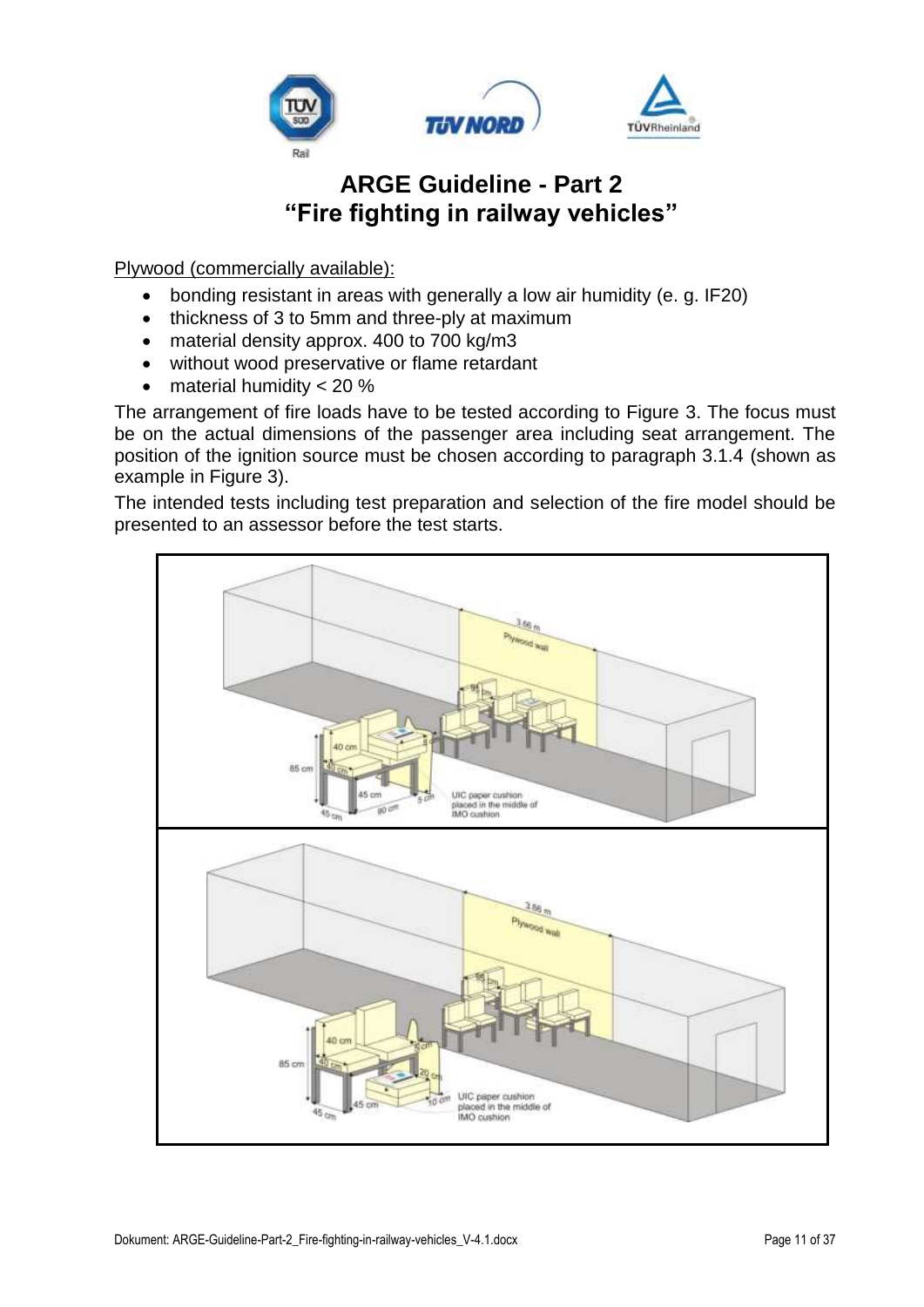



**Figure 3: Example for the interior area with the position of the fire objects (approximate values)**

**Determining the pre-burn time** (after ignition of the paper cushion until start of the fire suppression system):

By means of the pre-burn time the possible fire development until the fire detection is simulated by the fire detection system (reference to ARGE Guideline - Part 1). During this time, the construction materials in direct surrounding area of the fire object are thermally affected by the fire.

Regarding the definition of the factor of safety, the area conditions (ventilation specific for vehicles and technical cabinets), the development of fire ignited by easily inflammable materials and the technical response time of the fire detection system are taken into account. This is a common process for fire protection technology.

The **pre-burn time** is defined for the following basic conditions:

Due to the characteristics of the fire development, the use of the fire object paper cushion results in a higher energy release compared to the design fire "luggage".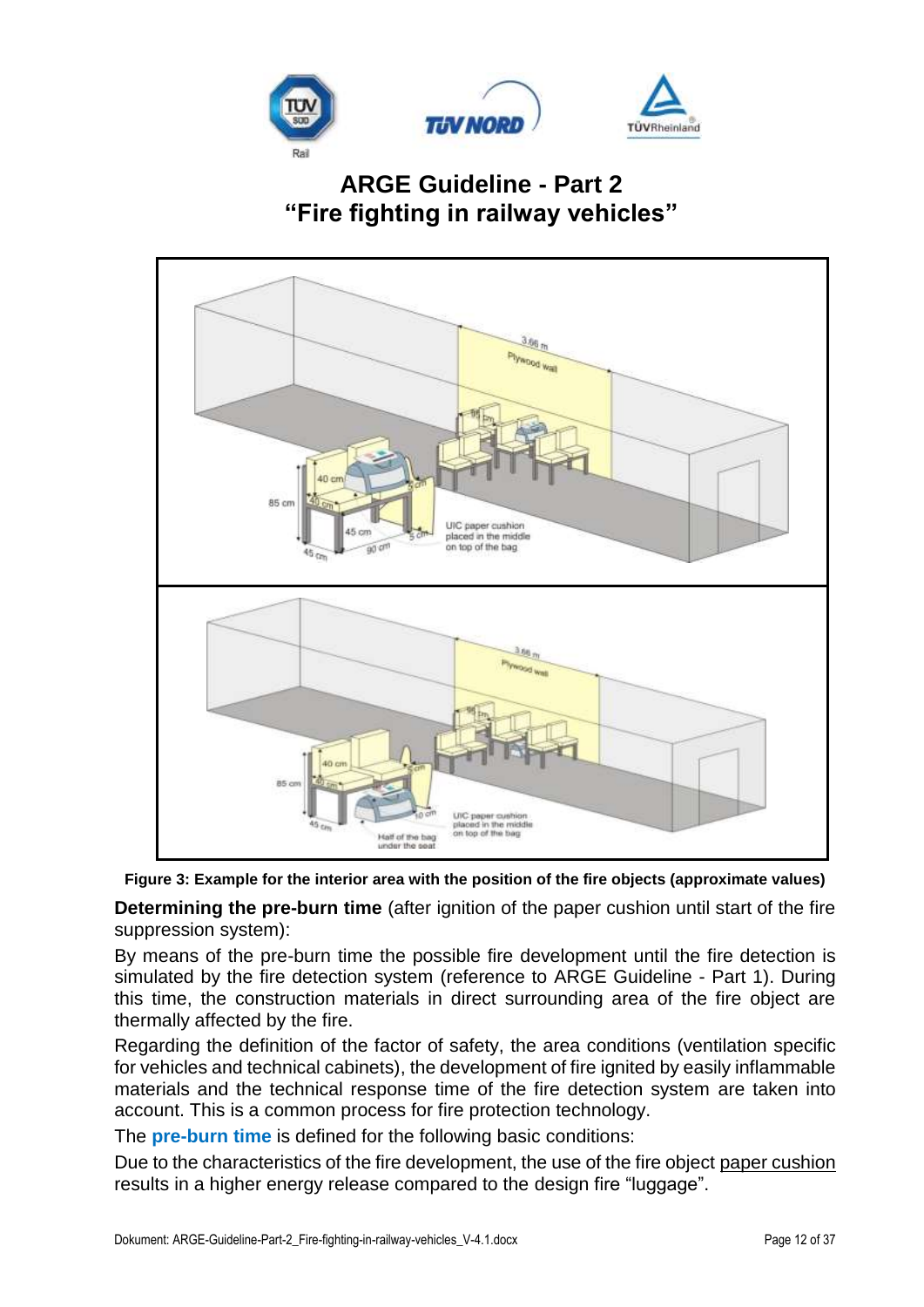

- Considerating the maximum response time of the smoke detection system in the affected area the pre-burn time is **at least 75 seconds by using a paper cushion (60 seconds, plus system response time e. g. 15 seconds)**.
- The pre-burn time is **at least 135 seconds** by using **luggage** [see [Appendix](#page-22-0) 2] **(120 seconds, plus system response time e. g. 15 seconds)**.

For the tests a verified system reliability and system safety is presumed, assessed by the recognized tools of RAMS-considerations (Reliability, Availability, Maintainability, Safety), (see also ARGE Guideline - Part 3).

#### <span id="page-12-0"></span>**3.2.4. Fire location**

The fire load has to be positioned at a place which can be assessed as conservative regarding the outlet nozzles of the fire extinguishing media. Possible obstructions or deflection surfaces related to the discharge of the fire extinguishing medium have to be considered.

This is for example between two seats, at the side wall on the floor or on the seat or between the seat backs on the floor at a farthest point from the outlet nozzle.

#### <span id="page-12-1"></span>**3.2.5. Test criteria**

The requirements which are necessary for staying in the train area must be assessed. A stay without any risk and danger must be possible **outside an area of at most 2 meters around the fire location in passenger areas**. The target values should not be exceeded, limit values must not be exceeded. Air temperature, oxygen concentration, carbon monoxide concentration and carbon dioxide concentration [see [Appendix](#page-26-0) 3] must be determined during the entire test or the required period of time.

- Due to the potential quantity optimization of the fire extinguishing medium in the fire location, fire suppression areas has to overlap in case of a functional location separation.
- In the fire location, a constant distribution of fire extinguishing medium or fog concentration has to be assessed or visually inspected.
- The values shown in table 1 "Evaluation data and reference values for quantitative protective aims" must be met for at least 15 minutes after beginning fire suppression.
- After finishing spraying, flames may not increase again.

A duration of fire suppression of **at least 10 minutes** is recommended.

To fulfil the protective aims an extension of period will be required, if it is necessary due to risk analysis.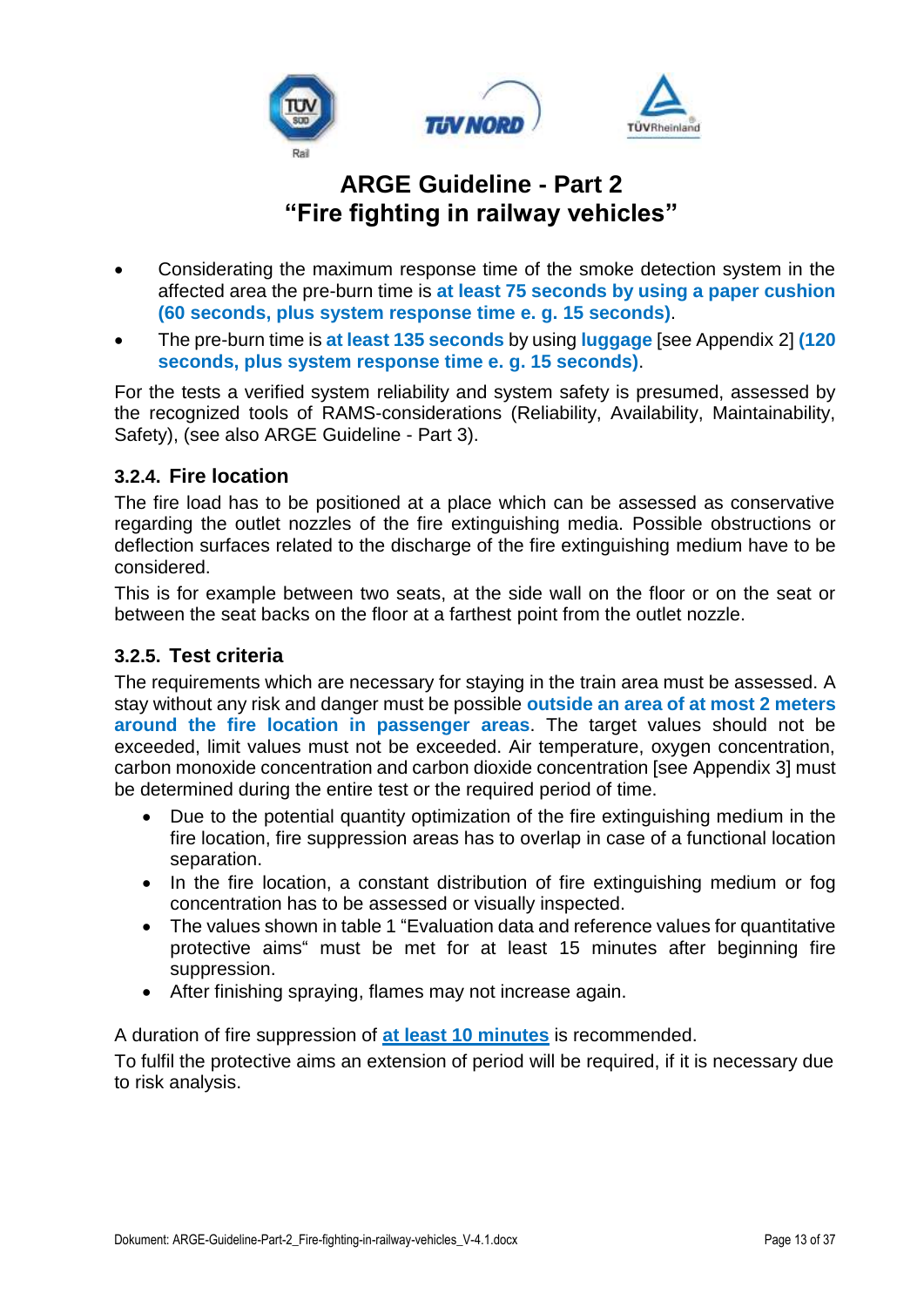

### <span id="page-13-0"></span>**3.3. Fire extinguishing in areas with technical equipment**

#### <span id="page-13-1"></span>**3.3.1. Principle**

A fire in areas with technical equipment must be completely extinguished, if the vehicle cannot reach a completely safe area for the self-rescue of passengers. After fire extinguishing, a state equivalent to a technical failure without further fire impact must be reached. This has to be ensured when running through "long tunnels" in single traction or with only one drive system.

Before activating the fire extinguishing system the relevant technical equipment and engines must be shut down. Areas with technical equipment must be completely electrically shut down. In areas with combustion engines fuel supply should be cut off. Without these measures, depending on the type of fire extinguishing media, there will be the risk of further system failures. Examples for risks from the fire extinguishing medium are flash-overs caused by humidity, freezing or massive fire effects due to an increased pool fire.

For the assessment of the basic conditions the influences from the operational environment e. g. airstream transfer or effects from necessary technical equipment until vehicle stop must be taken into account.

In EN 50553 no basic conditions are defined, reference is made to EN 3-7 class B fires. There a no differences mentioned regarding the used fire extinguishing medium or the fire load in connection with the fire location.

For the assessment of the efficiency of fire extinguishing systems in areas with technical equipment (high voltage and combustion engines) a fire incident shall be simulated with 12 liters of liquid (comprising 4 litres of water on which is floated 8 litres of n-heptane). The tray should be circular with a surface area of 0.2 m<sup>2</sup> and a depth of 150 mm. It shall be made from steel of 2 mm thickness.

An assessment by CFD modelling is not accepted.

#### <span id="page-13-2"></span>**3.3.2. Recommendation**

For fire extinguishing in areas with technical equipment, water-based extinguishing media (with or without additives which improve extinguishing parameters), extinguishing gases and fine grained powder or aerosols are recommended according to the present fire loads (liquids and solids).

The selection of the fire extinguishing medium requires aspects of object safety. In case of fire release, the impacts from the extinguishing medium must be limited, so that corrective maintenance can be performed with reasonable effort or that technical failures are minimized.

The protection against freezing must be taken into account to guarantee full availability.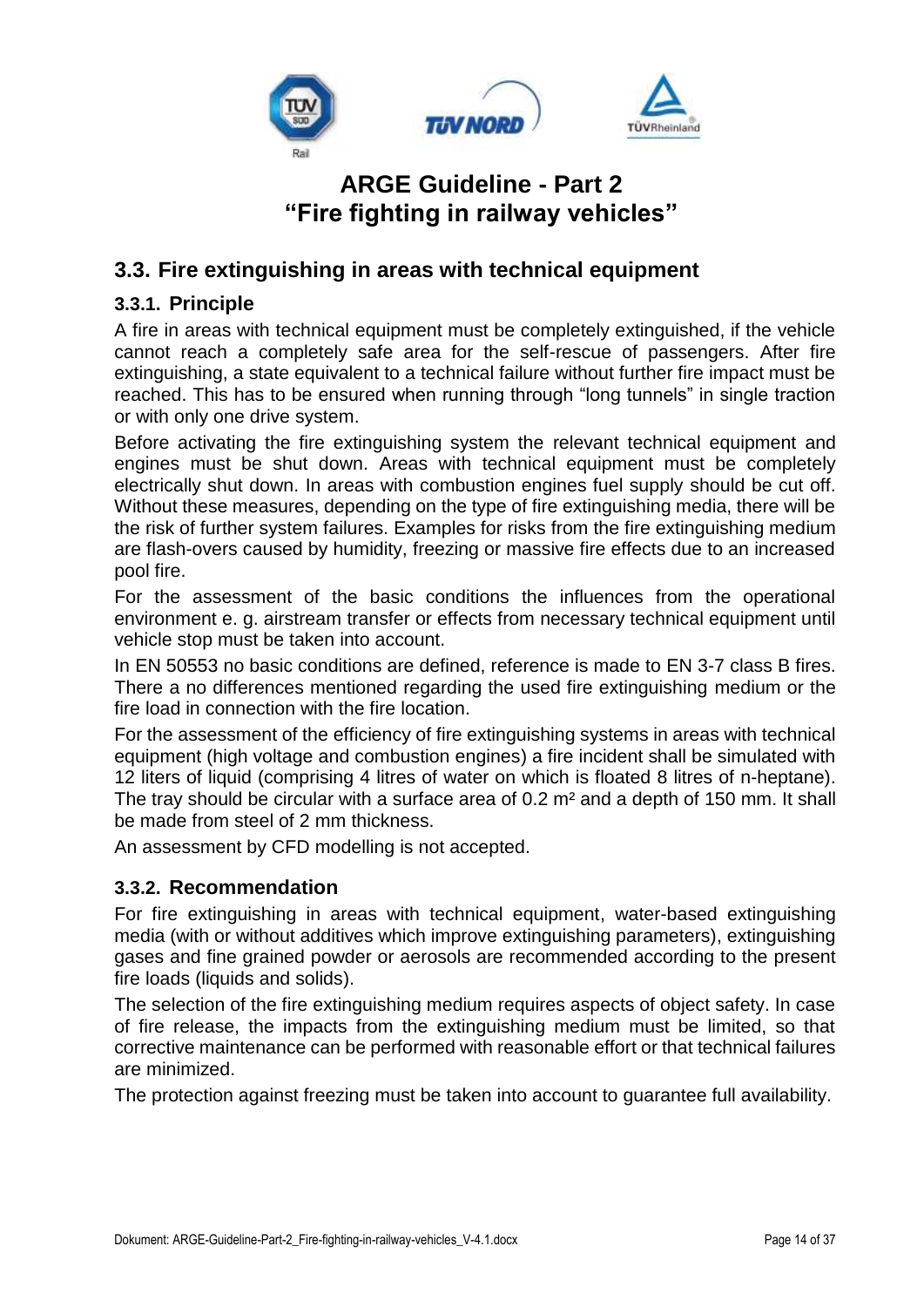

#### <span id="page-14-0"></span>**3.3.3. Basic test conditions**

Only those gas extinguishing systems are allowed which are defined in EN 15004 or which are especially authorized for application.

For **gas extinguishing systems** test flooding must verify, that the defined **extinguishing concentration-** and **minimum design concentration** related to the necessary **vehicle stop** in the complete fire risk area will be met. Regarding equipment boxes and electrical containers with automatic release by the parameter temperature an increased area temperature of at most 60°C is acceptable during test flooding.

According to table 3 of EN 15004-2:2008 the determined concentrations of the measured temperature may be converted in a temperature which is at least 20°C lower than the release temperature.

Due to a normative compliance by assessment for the used extinguishing medium – mentioned in data sheets and system specific hydraulic calculations – generally no further fire tests are required.

For **water mist extinguishing systems** and **systems with other extinguishing media** a 1:1 assessment has to be performed regarding the following conditions:

#### **For applications with combustion engines:**

1. Simulating a **spray fire** by rupture of an injection line with a heat release, which corresponds to a leaking amount of fuel of an appropriate engine pipe. Here, at least a leakage of 0.0033 l/s at an injection line must be simulated.

A time of 15 seconds is specified as pre-burn time, to heat the area affected by spray fire. An additional direct pre-heating with manual burning will be necessary, if liquid fire loads can accumulate (e. g. depressions in pool fire). It must be assessed that, after extinguishing, a reignition by the leaking flammable fuel at overheated areas is prevented.

If the engine has equipment to prevent leakages on injection lines (e. g. doublewalled injection lines), the test will not be required.

- 2. Simulating a **pool fire** with a surface area of 1/3 of the fire pan, but at least 1 m² located below and centrally to the engine (Note: the heat release rate of a pool fire by diesel fuel is 1,800 kW corresponding to a surface area of 1 m²). To achieve a solid thermal lift, the fire area and the surfaces must be heated by a pre-burn time of at least 60 seconds.
- 3. Simulating a **pool fire** with a long surface area of at least 0.25 m² located above the engine and centrally located between the nozzles (Note: the heat release rate of a pool fire by diesel fuel is 347 kW corresponding to a surface area of 0.25 m², example for a surface area of  $0.9$  m x  $0.3$  m  $(0.27 \text{ m}^2)$  the heat release rate is approx. 380 kW). To achieve a solid thermal lift, the fire area and the surfaces must be heated during a pre-burn time of 30 seconds when the distance of coverage is up to 500 mm and during a period of at least 60 seconds when the distance is larger.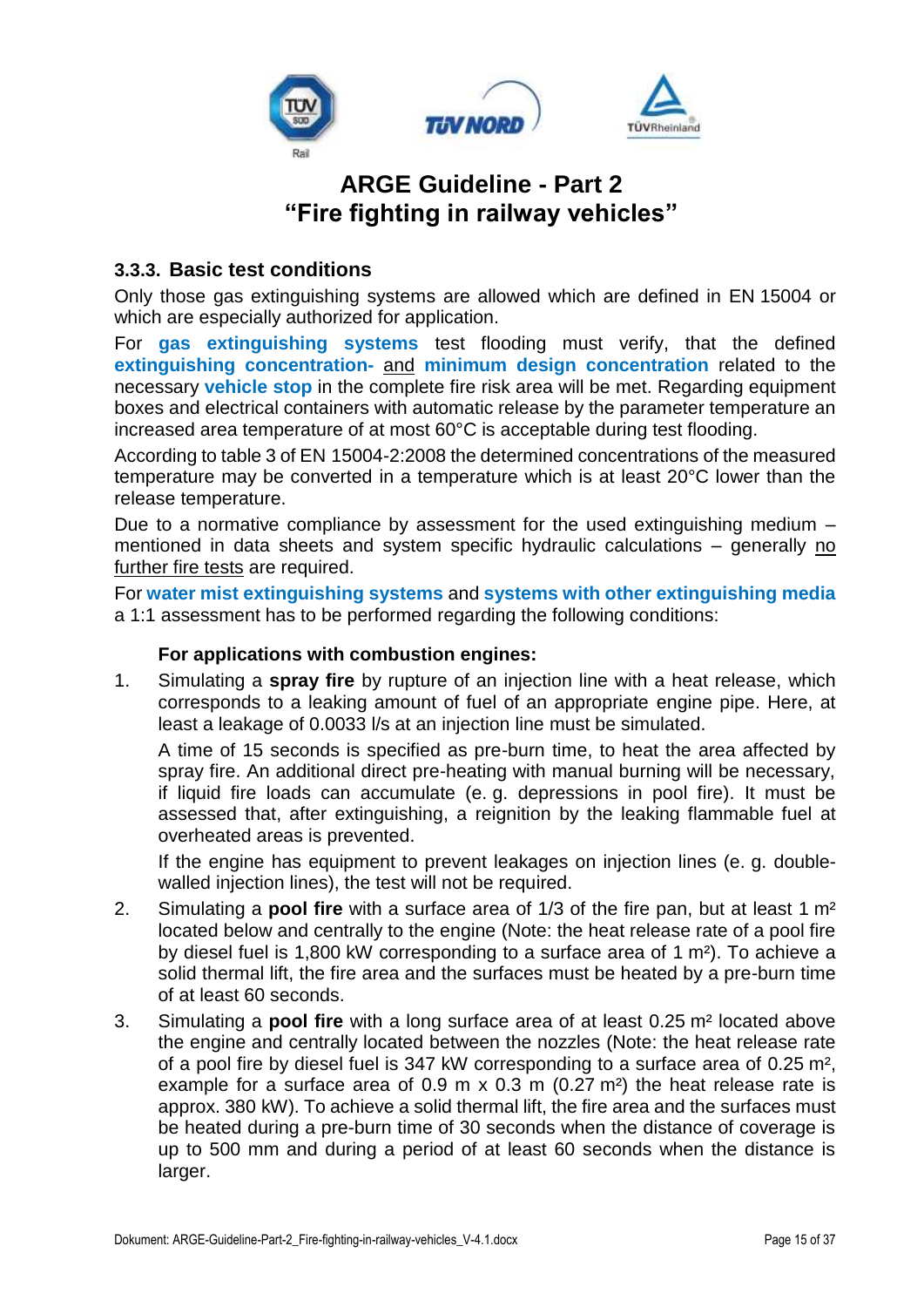

If there are re-ignition hazards at operationally heated surfaces, they have to be simulated.

The situation should be presented to an assessor before starting the tests.

Simulating a fire in an **electrical container/electrical cabinet**, based on a fire pan with a surface area of 15 cm x 15 cm filled with 18 ml heptane and 2 ml toluol (with reference to standards EN54).

If possible, this test has to be performed in the considered electrical container and cabinet. The test will be not required, if the area has an IP standard or the construction has only small leakages.

In an **area with electrical equipment** (in general electrical containers and electrical cabinets), a determination of the simulating fire area is not relevant. The complete filling of the area with the extinguishing medium is determined over a defined period of release. For example the thermal lift in the affected area results in "suction" of water mist by the fire. There must not be separations between the potential fire location and the nozzle installation, as shown in the fire risk analysis.

In an **area with combustion engines**, the potential development of accumulations (e. g. fuel, oil) or the leakage of coolant, considerating the possible evaporation on hot surfaces, has to be taken into account for the design and installation of extinguishing nozzles.

The assessment for fire performance or the required application time with extinguishing media **bases generally on 1:1 fire tests**. Here, the real fire situation can be simulated in a fire model with corresponding equipment (obstructions).

Test results from projects with similar geometrical and design conditions can be used based on an **evaluation of conformity**. This agreement on results ("Cross Acceptance") must be verified by officially recognized railway assessors/experts. This concerns e. g. diesel engines at locomotives from one product family as well, which have amongst others only different lengths but similar obstructions.

#### <span id="page-15-0"></span>**3.3.4. Test criteria**

#### 3.3.4.1. **Gas extinguishing systems**

Deviating from or in addition to the generally applicable standards for gas extinguishing systems, its application in railway vehicles und track-guided vehicles is defined as follows: Dynamic tests will be required, if airstream influences the air flow in the fire extinguishing area. At the activation time of the fire extinguishing system the dynamic ventilation is switched off in the fire area.

• Time until the fire extinguishing medium extinguish:

A period of 10 seconds from activation until the outlet of the extinguishing medium from the nozzles must not be exceeded by gas extinguishing systems.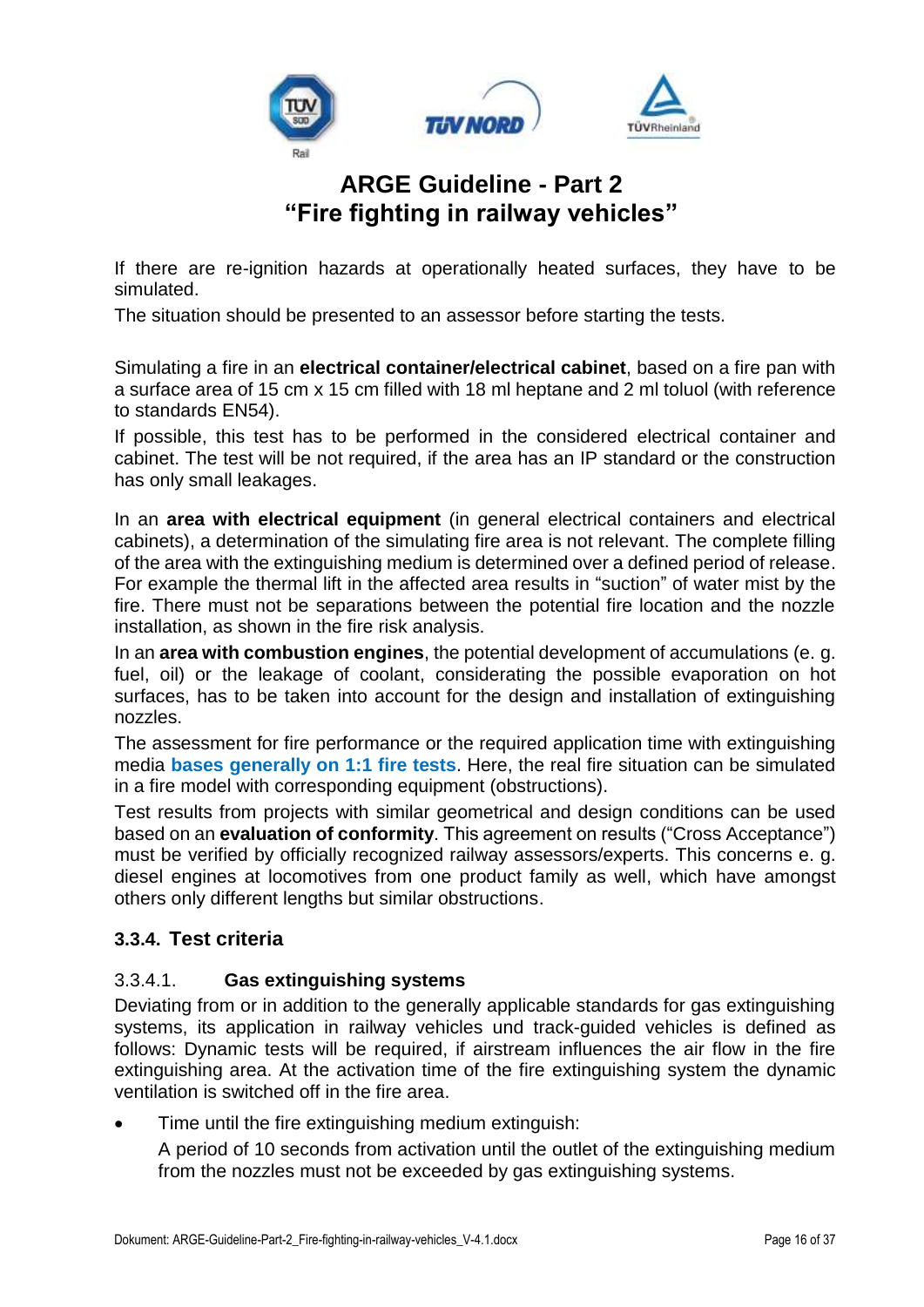

Minimum design concentration:

The minimum design concentration results from the extinguishing gas concentration plus a coefficient of safety, and is determined by the approval of the gas extinguishing system.

This concentration must be achieved for

- Non-inert gases within 20 seconds
- − Inert gases within 120 seconds

after system activation.

Since the concentration of the extinguishing medium will not be homogeneous at the beginning of extinguishing, the minimum design concentration has to be measured where the fire risk analysis has identified a potential fire starting point (i. e. a component of high fire risk).

- Retention time:
	- The retention time starts when achieving the minimum design concentration. The retention time for liquefied extinguishing gases is at least 30 seconds.
	- For non-liquefied extinguishing gases at least 180 seconds

The minimum design concentration should fall short within the retention time.

#### 3.3.4.2. **Systems with non-gaseous extinguishing media**

It must be verified that after finishing extinguishing not further burning takes place a delayed reignition is not possible.

The result must be a uniform distribution of fire extinguishing media in the whole fire area or in the area which is potentially affected by the fire.

Time until the outlet of fire extinguishing medium:

The period of 10 seconds must not be exceeded from the activation until the outlet of the fire extinguishing medium from the nozzles.

• Application time:

Due to the different characteristics and effects of the agent, the effective concentration of the fire extinguishing medium in the fire risk areas cannot be determined by measurement. For this reason:

- − for water-based media, the outlet duration of the extinguishing media is at least 120 seconds according to the extinguishing time plus 50 % resulting of the fire test or
- for solid fire extinguishing media, the amount of fire extinguishing medium must be plus 25 % to extinguish a fire in a defined area.

The simulated fire incident must be extinguished before the release of fire extinguishing media ends.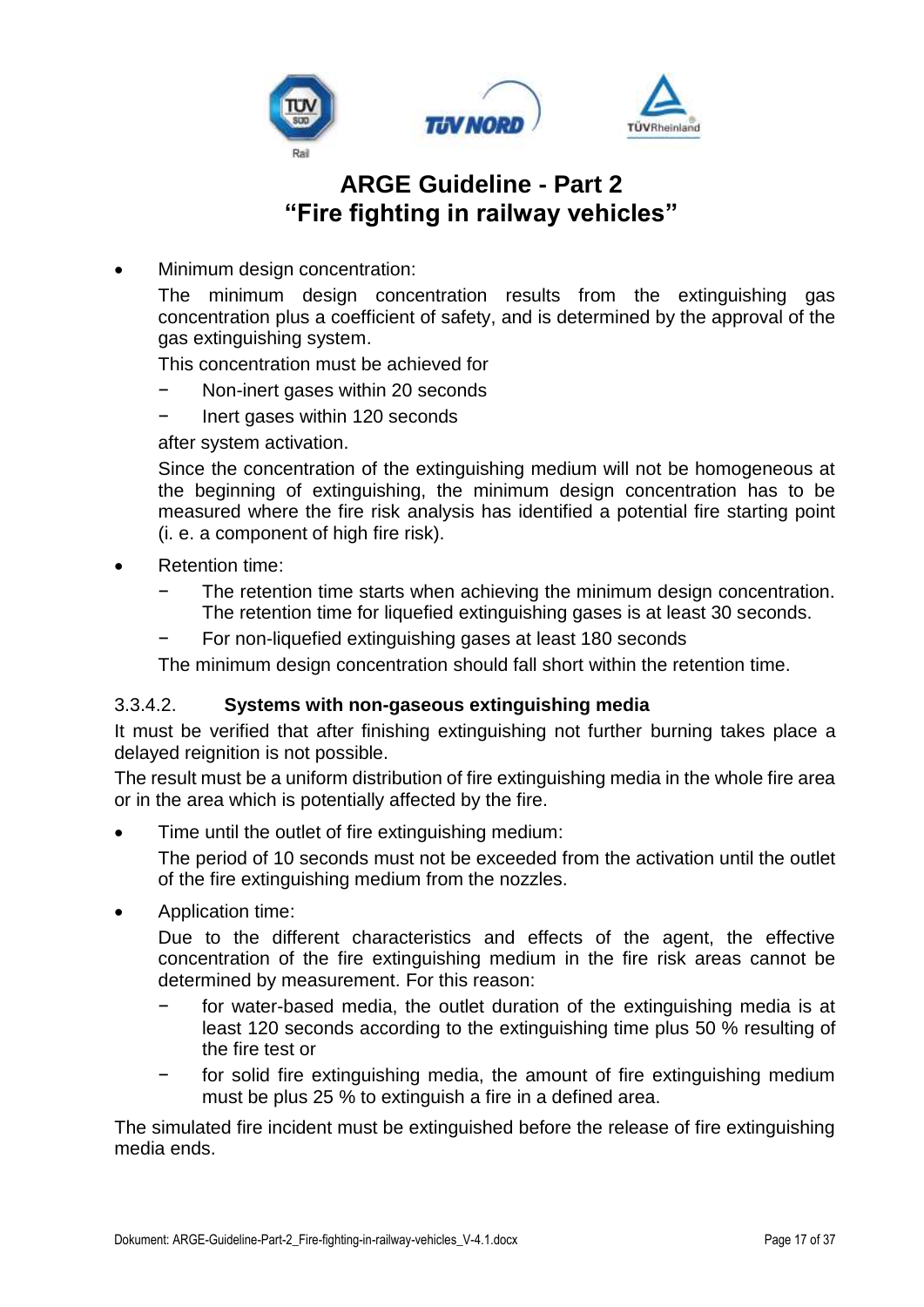

### <span id="page-17-0"></span>**4. Revisions of the Guideline**

ARGE is exclusively responsible for changes and updates of the Guideline as a result of technical discussions and exchange of experiences. Current findings in connection with the application of the Guideline are taken into account.

The leading editorial work is supervised by TÜV SÜD.

TÜV NORD ensures the 4-eyes principle.

| <b>Editorial</b><br>Work: | TÜV SÜD Rail GmbH<br>Schützenstraße 15-17<br><b>10117 Berlin</b><br>Germany   | TÜV NORD Systems GmbH & Co.KG<br><b>Große Bahnstraße 31</b><br>22525 Hamburg<br>Germany |
|---------------------------|-------------------------------------------------------------------------------|-----------------------------------------------------------------------------------------|
|                           | <b>TÜV Rheinland AG</b><br><b>Am Grauen Stein</b><br>51105 Cologne<br>Germany |                                                                                         |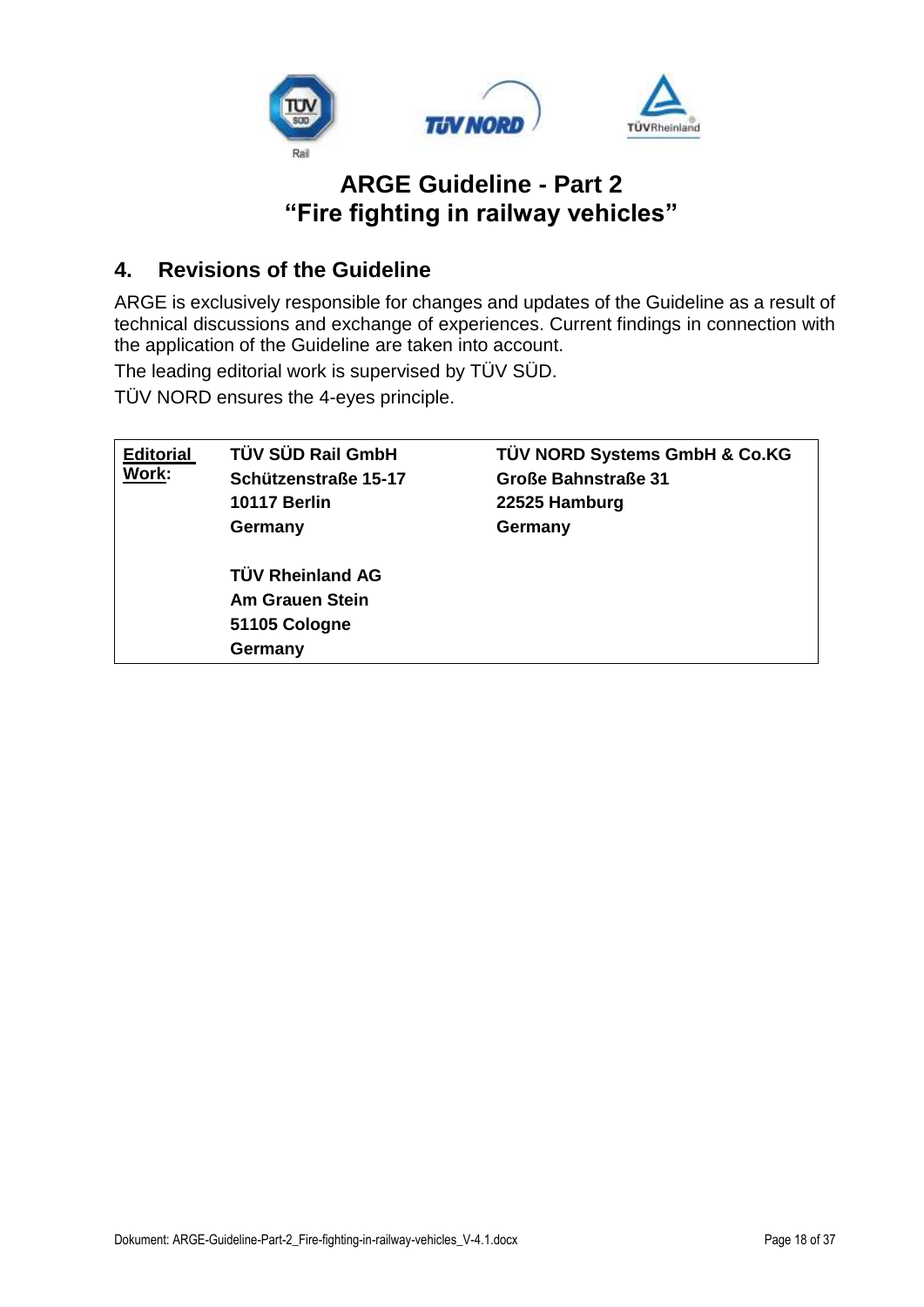

# **List of appendixes**

| Appendix 1 | Abbreviations, defintions and terms                                                                            | 20 |
|------------|----------------------------------------------------------------------------------------------------------------|----|
| Appendix 2 | Information on reference fire load "luggage"                                                                   | 23 |
| Appendix 3 | Room conditions to be ensured                                                                                  | 27 |
| Appendix 4 | Template F-1 "Test documentation – extinguishing technology"                                                   | 28 |
| Appendix 5 | Template F-2.1 "Test documentation – common area"                                                              | 29 |
| Appendix 6 | Template F-2.2 "Test documentation – areas with technical<br>equipment"                                        | 32 |
| Appendix 7 | Requirements for the assessment                                                                                | 35 |
| Appendix 8 | Specification for positioning fire fighting equipment in enclosed<br>places of installation/technical cabinets | 36 |
| Appendix 9 | Members (ARGE)                                                                                                 | 37 |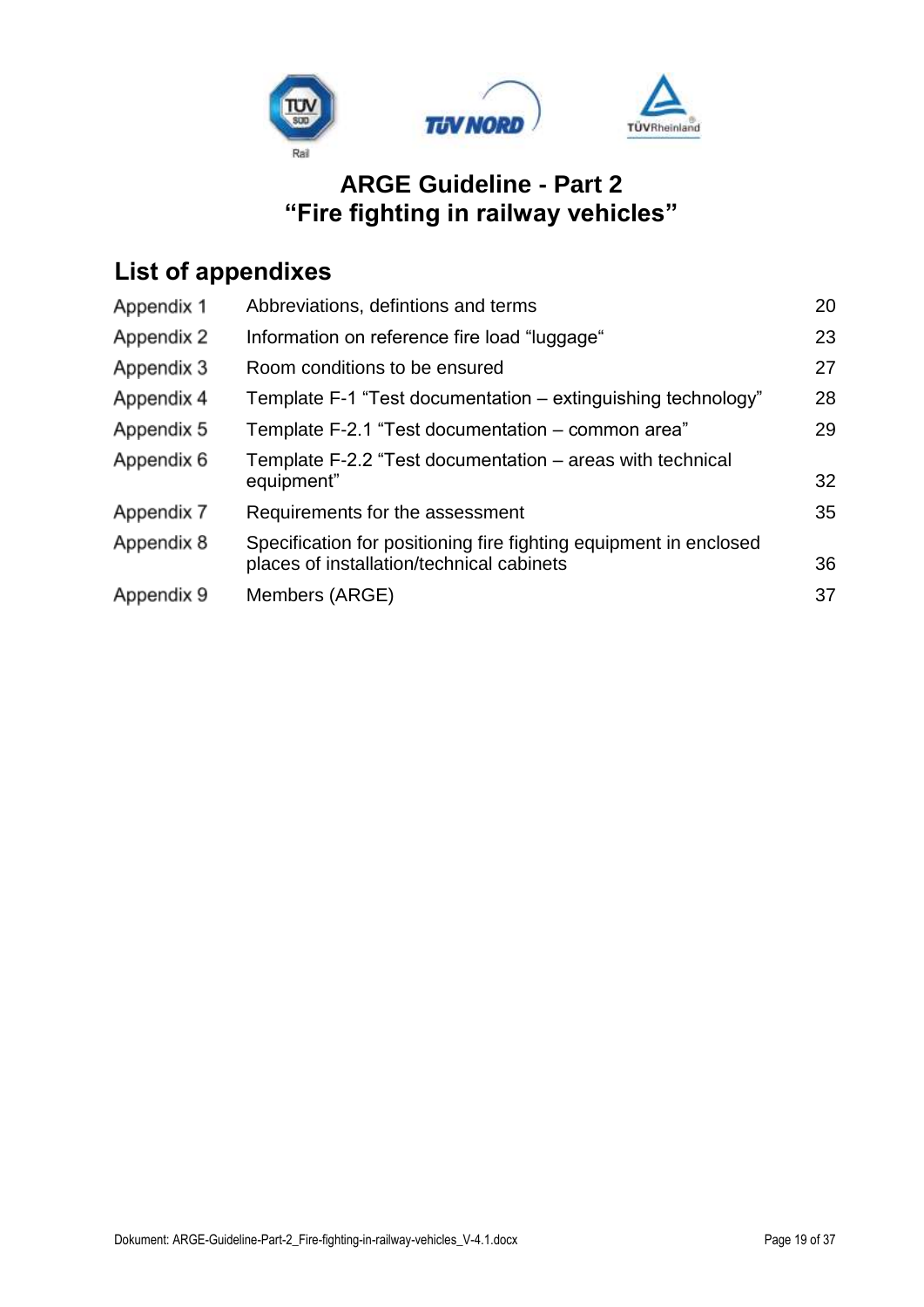

#### <span id="page-19-0"></span>Appendix 1 **Abbreviations, defintions and terms**

#### **A) Abkürzungen**

| ARGE        | Arbeitsgemeinschaft-Brandbekämpfungstechnik – Consortium –<br>Fire detection technology |
|-------------|-----------------------------------------------------------------------------------------|
| <b>BBA</b>  | Brandbekämpfungsanlage – Fire suppression system                                        |
| <b>BLA</b>  | Brandlöschanlage – Fire extinguishing system                                            |
| <b>BMA</b>  | Brandmeldeanlage - Fire detection system                                                |
| <b>BMZ</b>  | Brandmeldezentrale – Fire alarm receiving station                                       |
| <b>RILI</b> | Richtlinie - Guideline                                                                  |
| <b>TSI</b>  | <b>Technical Specification for Interoperability</b>                                     |
| <b>UIC</b>  | UNION INTERNATIONALE DES CHEMINS DE FER - International<br>Union of Railways            |

#### **B) Definitions and terms**

Refer to **EN ISO 13943** Fire safety – Vocabulary.

| Areas with technical<br>equipment            | Places of installation separated from passenger and staff areas<br>for electrical installations or machinery, which are not intended to<br>be accessible to passengers. These areas or containers housing<br>electrical or electronic components or equipment requiring<br>monitoring such as batteries, fire load carrying systems or<br>engines.                                                                                                               |
|----------------------------------------------|------------------------------------------------------------------------------------------------------------------------------------------------------------------------------------------------------------------------------------------------------------------------------------------------------------------------------------------------------------------------------------------------------------------------------------------------------------------|
| Concentration of the<br>extinguishing medium | Actual necessary concentration of an extinguishing medium in the<br>atmosphere of a fire area to ensure a successful extinguishing<br>(see standards EN 15004).                                                                                                                                                                                                                                                                                                  |
| Cross Acceptance                             | Mutual agreement of assessments or certificates with the same<br>intention.                                                                                                                                                                                                                                                                                                                                                                                      |
| Fire extinguishing                           | Fire protection system for areas with technical equipment,<br>combustion engines. The fire must be completely extinguished to<br>reduce the necessary emergency scenarios to technical failures<br>e. g. in underground transportation systems.                                                                                                                                                                                                                  |
| Fire suppression                             | Fire protection system for passenger and staff areas, toilets or<br>driver cabinets. Fire incidents are reduced to their ignition source,<br>the environmental temperature conditions are kept at an<br>acceptable level for survival and the toxic gas concentration is<br>minimized. The fire suppression system must ensure that<br>passenger and staff can stay in the vehicle until a place of relative<br>safety is reached and an evacuation is possible. |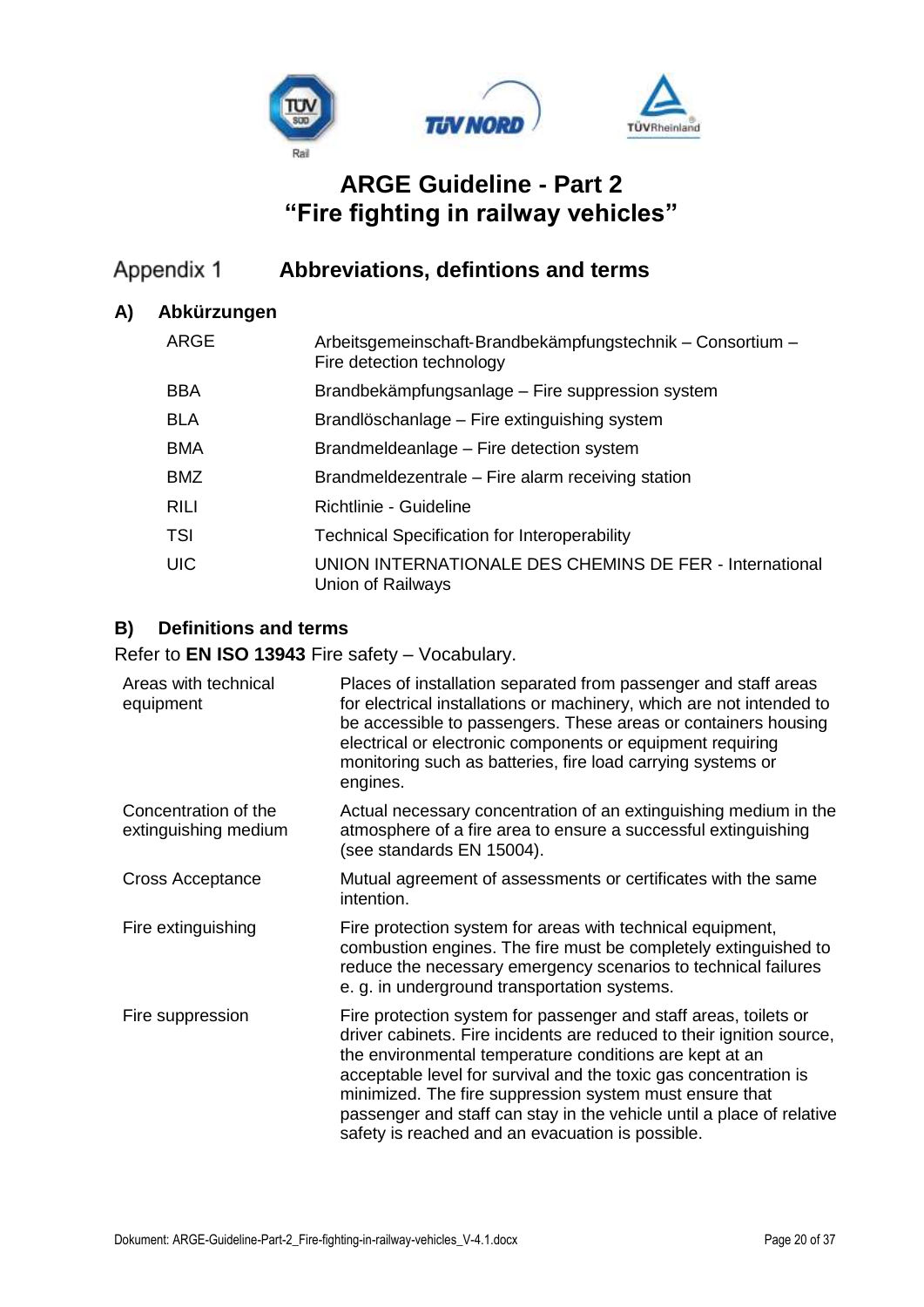

| Fire object                     | A combustible fire load in immediate environment of an available<br>ignition (fire starter) which can be actively included into the fire<br>process by a temporary energy supply (highly flammable), or only<br>by means of a permanent energy supply (flame retardant).                                                                    |  |
|---------------------------------|---------------------------------------------------------------------------------------------------------------------------------------------------------------------------------------------------------------------------------------------------------------------------------------------------------------------------------------------|--|
| Fire risk analysis              | By analyzing failure impacts (e. g. technical failures), the risk of a<br>fire development and the resulting fire impacts are estimated. The<br>evaluation is based on qualitative criteria.                                                                                                                                                |  |
| Flow condition                  | Operation-related air flow situation in a separated area (e. g. static<br>or dynamic ventilation), or an outside area.                                                                                                                                                                                                                      |  |
| Ignition load, fire load        | A fire load affected by an ignition source which is required and<br>arranged for further ignition of objects.                                                                                                                                                                                                                               |  |
| Ignition source                 | Source of energy that initiates combustion and ignitable materials.                                                                                                                                                                                                                                                                         |  |
| Luggage                         | Fire load defined for the vehicle interior, which determines the<br>dimensioned fire for assessing the fire protection design.                                                                                                                                                                                                              |  |
| Mechanical equipment            | Technical or drive system installed in, under or on railway<br>vehicles.                                                                                                                                                                                                                                                                    |  |
| Minimum design<br>concentration | Extinguishing concentration which ensures a successful<br>extinguishing plus safety value.                                                                                                                                                                                                                                                  |  |
| Place of installation           | Room or enclosure to house technical equipment such as<br>technical cabinets, equipment containers, roof interior.                                                                                                                                                                                                                          |  |
| Places of relative safety       | Places, in which the residual health risk for persons is acceptable<br>and direct danger is excluded. This is usually achieved by a fire<br>suppression system. So, the fire incident will be suppressed and<br>impacts will be limited. Passenger and staff still can be in the<br>immediate environment of the area affected by the fire. |  |
| Places of ultimate safety       | Places, in which impacts of fire incidents do not endanger persons<br>health.                                                                                                                                                                                                                                                               |  |
| Railway standards               | Verified characteristic of a technical system, which is applicable in<br>railway vehicles.                                                                                                                                                                                                                                                  |  |
| Railway vehicles                | These include all track-guided vehicles, such as railways,<br>tramways, cable railways, mine railways and magnetic levitation<br>railways.                                                                                                                                                                                                  |  |
| Reference fire load             | An object fire load defined in its type, mass and dimensions (in<br>contrast to the usual, possibly variable fire loads) which allows for<br>uniform basic conditions for analyzing purposes.                                                                                                                                               |  |
| Track guided vehicles           | These include railway vehicles, magnetic levitation vehicles, track<br>guided buses and passenger transport systems.                                                                                                                                                                                                                        |  |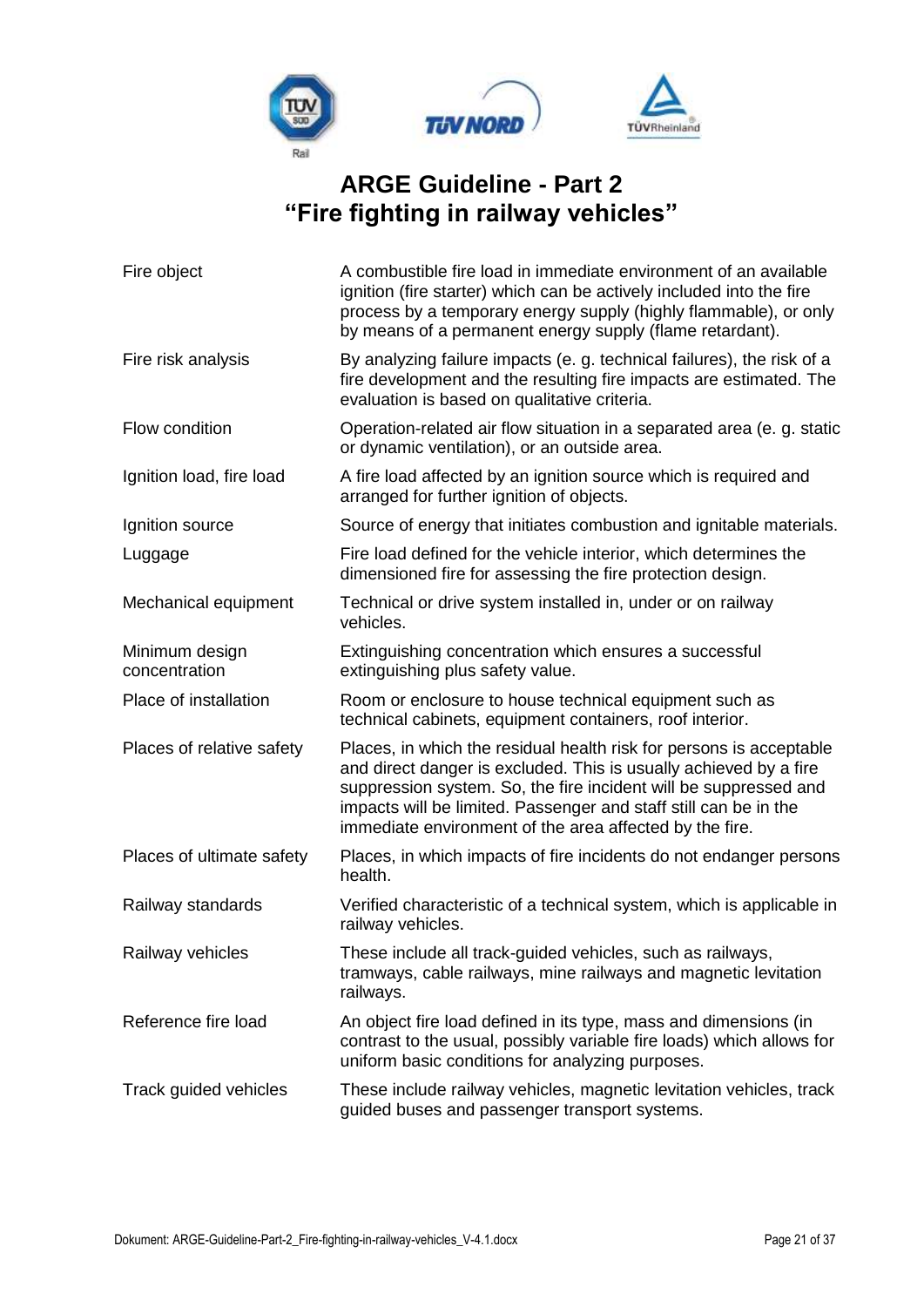

UIC paper cushion For railway technology, it is a common available ignition source with a burning time between 2 and 3 minutes. The mass is 100 g in the form of seven paper wads kept together by means of a paper sheet are taken. The grammage is approximately 50 g/m².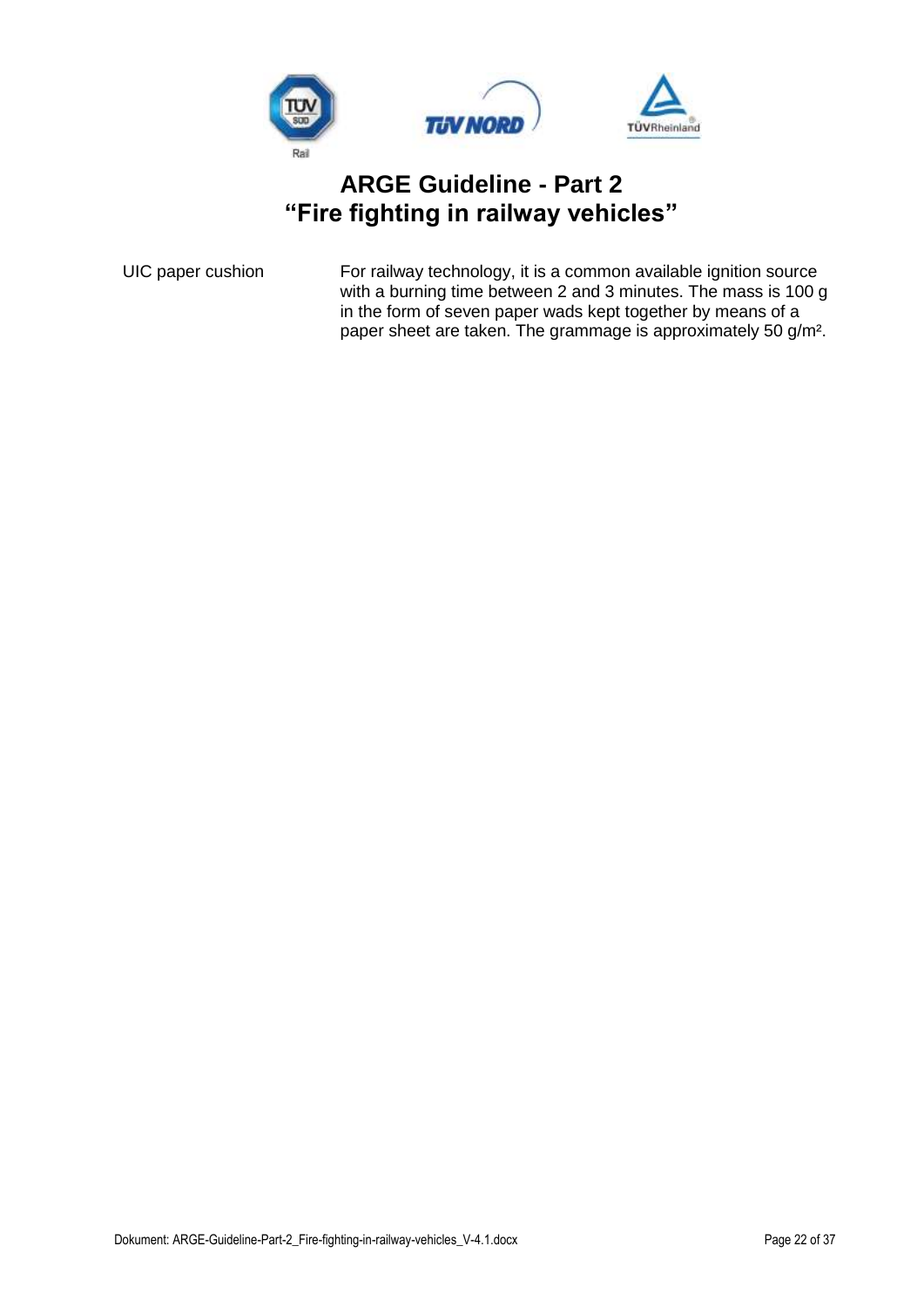

#### <span id="page-22-0"></span>**Information on reference fire load "luggage"** Appendix 2

#### **Design fire "luggage".**

Defined size of the travel bag (standard cloth bag medium size:  $0.40 \times 0.30 \times 0.30$  m<sup>3</sup>).

The travel bag has the following content:

|                      | <b>Composition</b>         | M <sub>travel bag</sub> [9] |  |  |  |
|----------------------|----------------------------|-----------------------------|--|--|--|
| travel bag           | 100 % nylon                | 600                         |  |  |  |
| sweater vest         | 100 % polyacrylate         | 300                         |  |  |  |
| 2 sheets             | 100 $%$ cotton             | 1,000<                      |  |  |  |
| toothbrush cup       | 100 % polyethylene         | 25                          |  |  |  |
| newspaper            | 100 % paper                | 200                         |  |  |  |
| rubber boot          | cotton, polyvinyl chloride | 900                         |  |  |  |
| 1 standard wood      |                            | 300                         |  |  |  |
| total mass           |                            | 3,400                       |  |  |  |
| *alignment with R-32 |                            |                             |  |  |  |

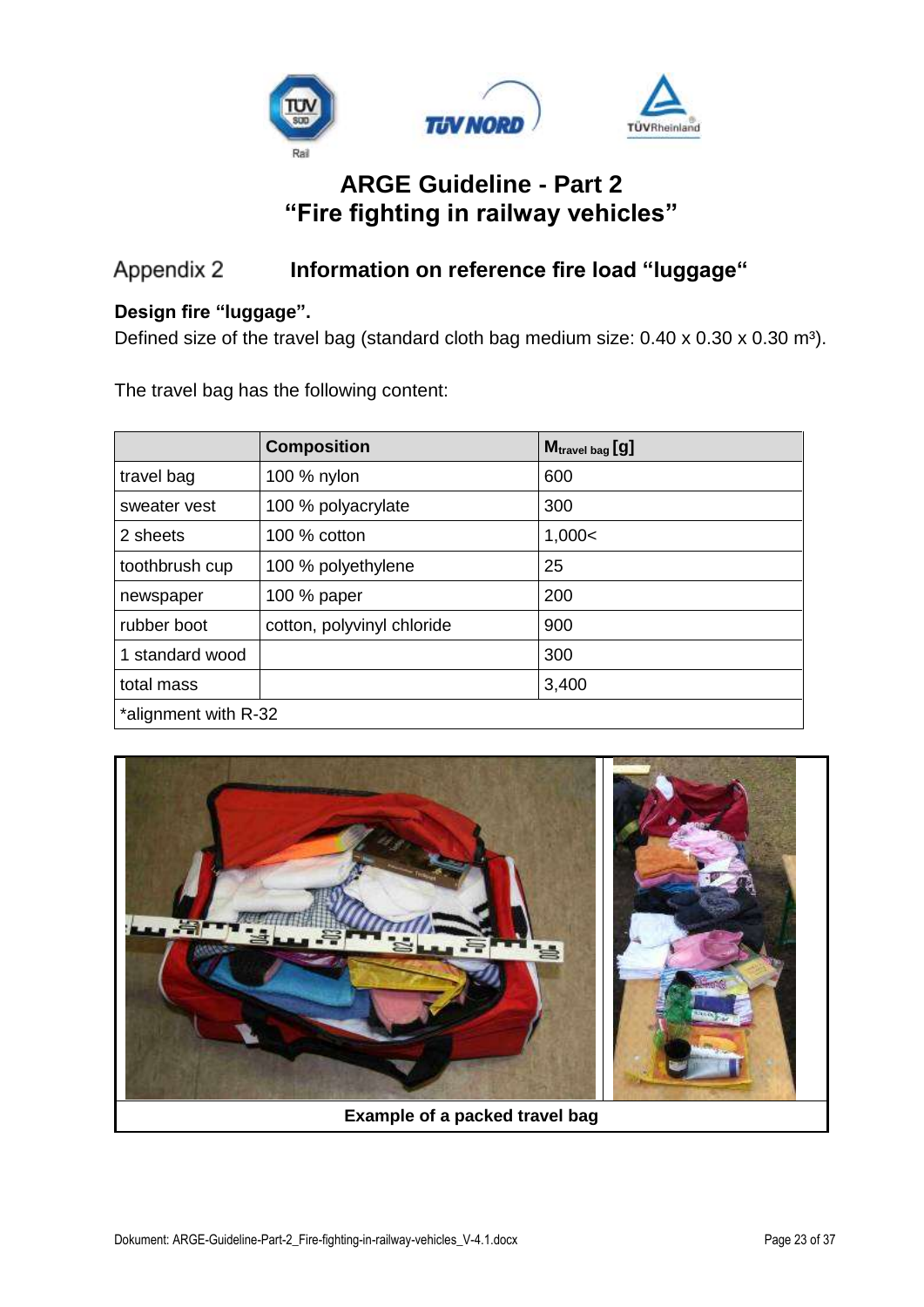

#### **Reference fire load "foam cushion":**

- material polyurethane foam
- densitiy 25 to 35 kg/m<sup>3</sup>
- size 40 x 40 x 10 cm.

#### **Basic information:**

In 2003, in connection with the project "passenger area fire tests", preliminary tests to determine the reference fire load were performed in the SBI (Single Burning Item) room of the fire testing institute - Material Research Centre Leipzig (MFPA). These tests were accompanied by the experts Mrs. Helbig (Expert office Katrin Helbig), Dr.-Ing. Heyn (TÜV SÜD Rail) and Mr. Wilk (Fire Protection Consult Leipzig) and documented in the "Report on the fire tests of travel bags and equivalent model arrangements", 11-24-2003.

**For the fire object "luggage" the design fire is defined as follows, based on tests:**

- **continuously increasing heat release rate up to at least 120 kW after 5 min**
- **minimum fire load of the bag of 136 MJ with a calorific value of at least 21 MJ/kg**
- **ignition source is 100 g of newspaper (acc. to. UIC 564-2) placed on top of the bag**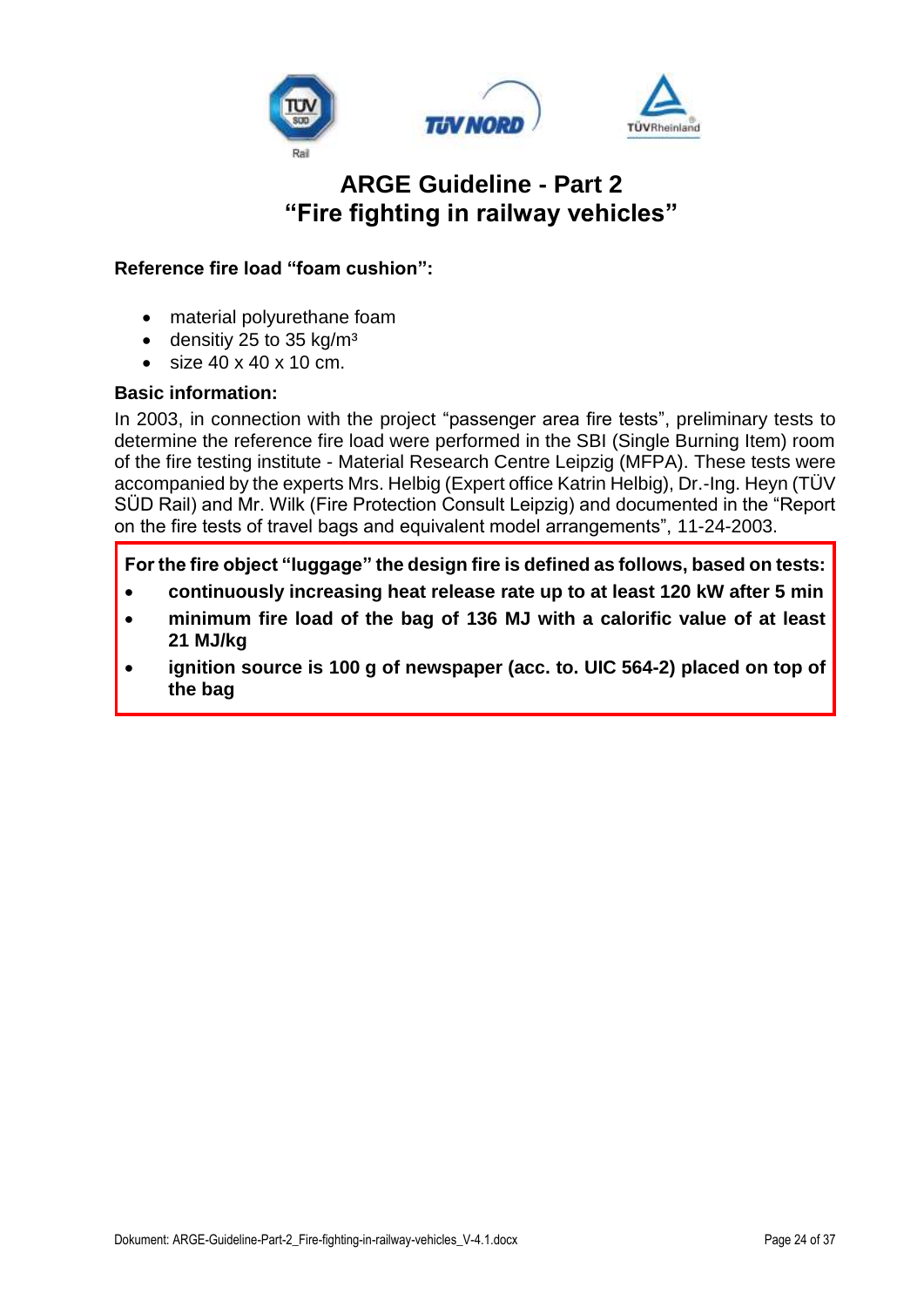







evaluation base for fire analysis - design fire "luggage" - continuously increasing heat release rate up to at least 120 kW after 5 min

- minimal fire load of 136 MJ (calorific value approx. 21 MJ/kg)

- ignition source is a 100 g paper cushion



 $Q_{(bag - V7)} = 23 \text{ MJ}$   $Q_{(custhion without CC - V16)} = 20 - 26$ MJ

 $Q_{(cushio with CC - V6)} = 33 - 36$  MJ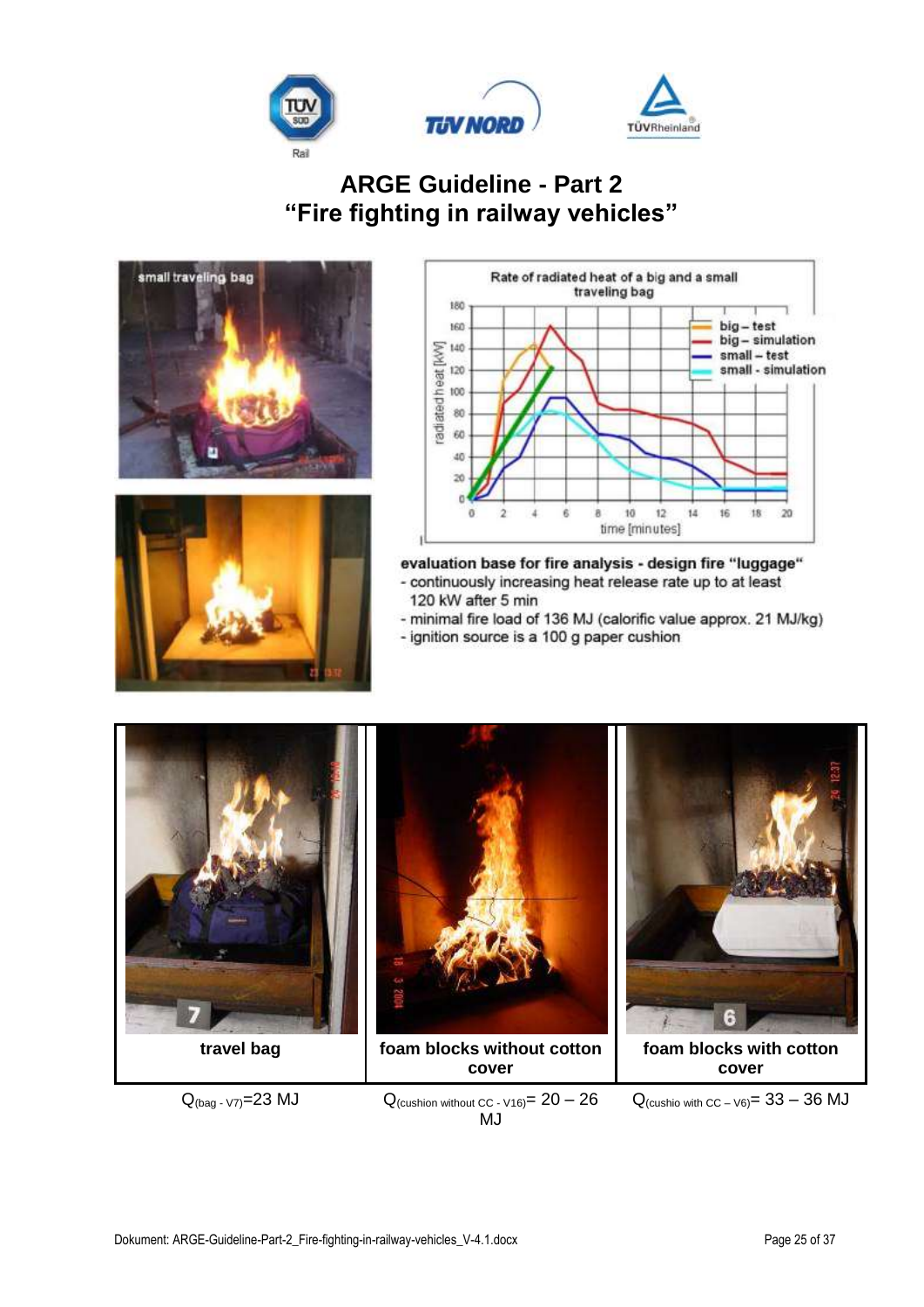

The design fire "luggage" is a realistic fire scenario in a passenger train and meets the requirements in EN 45545-1, Appendix A "Ignition models".

Typically assumed ignition models according to EN 45545-1:

#### **Ignition model 1:**

This represents a typical ignition source due to arson and vandalism, for example newspaper or rubbish.

The ignition model is a flaming source of 3 min duration and average power output of 7 kW generating a flux of 25 kWm−2 to 30 kWm−2 .

#### **Ignition model 2:**

This represents the effect of an early developing fire on surfaces near to the fire, for example horizontal surfaces of seats and floors. The ignition model is a radiant flux nominal value 25 kWm<sup>-2</sup> applied to an area of 0.1 m<sup>2</sup>.

#### **Ignition model 3:**

This represents the effect of a more developed fire than ignition model 2 or the effect of a developing fire on surfaces above or alongside the fire, for example wall and ceiling surfaces. The ignition model is a radiant flux of nominal value 50 kWm−2 applied to an area of  $0.1 \text{ m}^2$ .

#### **Ignition model 4:**

This represents the effects of arcing, for example resulting from the normal operation of high power electrical equipment (where Type A arc barriers would be required as set out EN 45545-5) and low power electronic equipment faults. The ignition model is a flaming source of power 1 kW and 30 s duration.

#### **Ignition model 5:**

This represents fires which are more severe than ignition models 1 to 4, for example luggage fires, and arson. For these fires the ignition model is a flaming source generating a radiant flux of nominal value in the range of 20 kWm<sup>-2</sup> to 25 kWm<sup>-2</sup> applied to an area of 0.7  $m^2$  with an average power output of 75 kW for a period of 2 min followed immediately by a flux of nominal value in the range 40 kWm<sup>-2</sup> to 50 kWm<sup>-2</sup> applied to the same  $0.7 \text{ m}^2$  area with an average power output of 150 kW for a period of 8 min.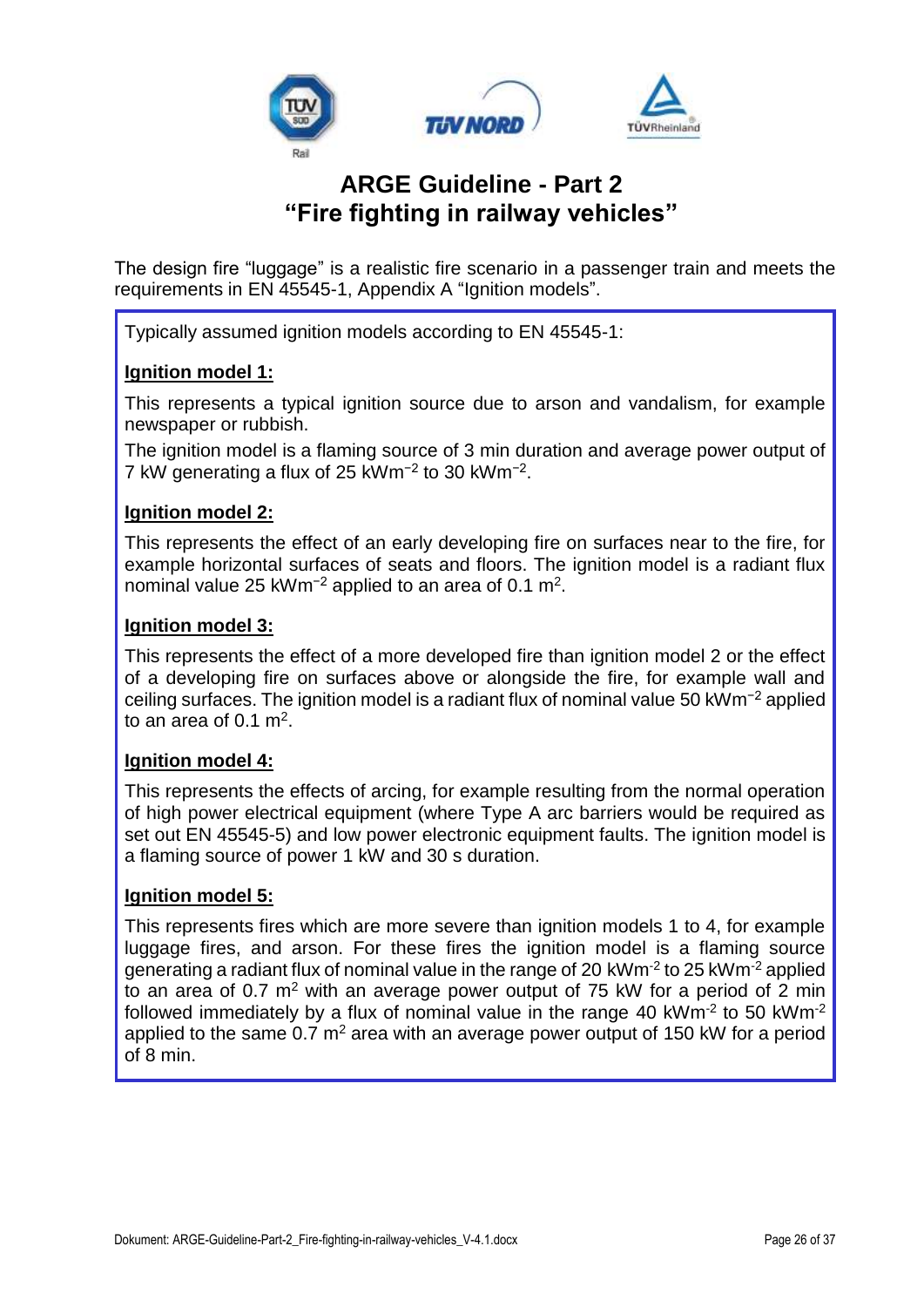

### <span id="page-26-0"></span>Appendix 3

### **Room conditions to be ensured**

To ensure a place of relative safety – common area for a defined period of time meeting all requirements for health – the values shown in Table 1 "Evaluation data and reference values for quantitative protective aims" must not be exceeded.

According the values shown in Table 1, the measuring points must have a horizontal distance of 2 m to the ignition source and must be set in the middle of the escape in a height of approx. 1.6 m (position of the respiratory system in dependence on DIN EN 547 regarding the situation of the European population).



**Figure 4: Drawing – Measuring points for a fire test**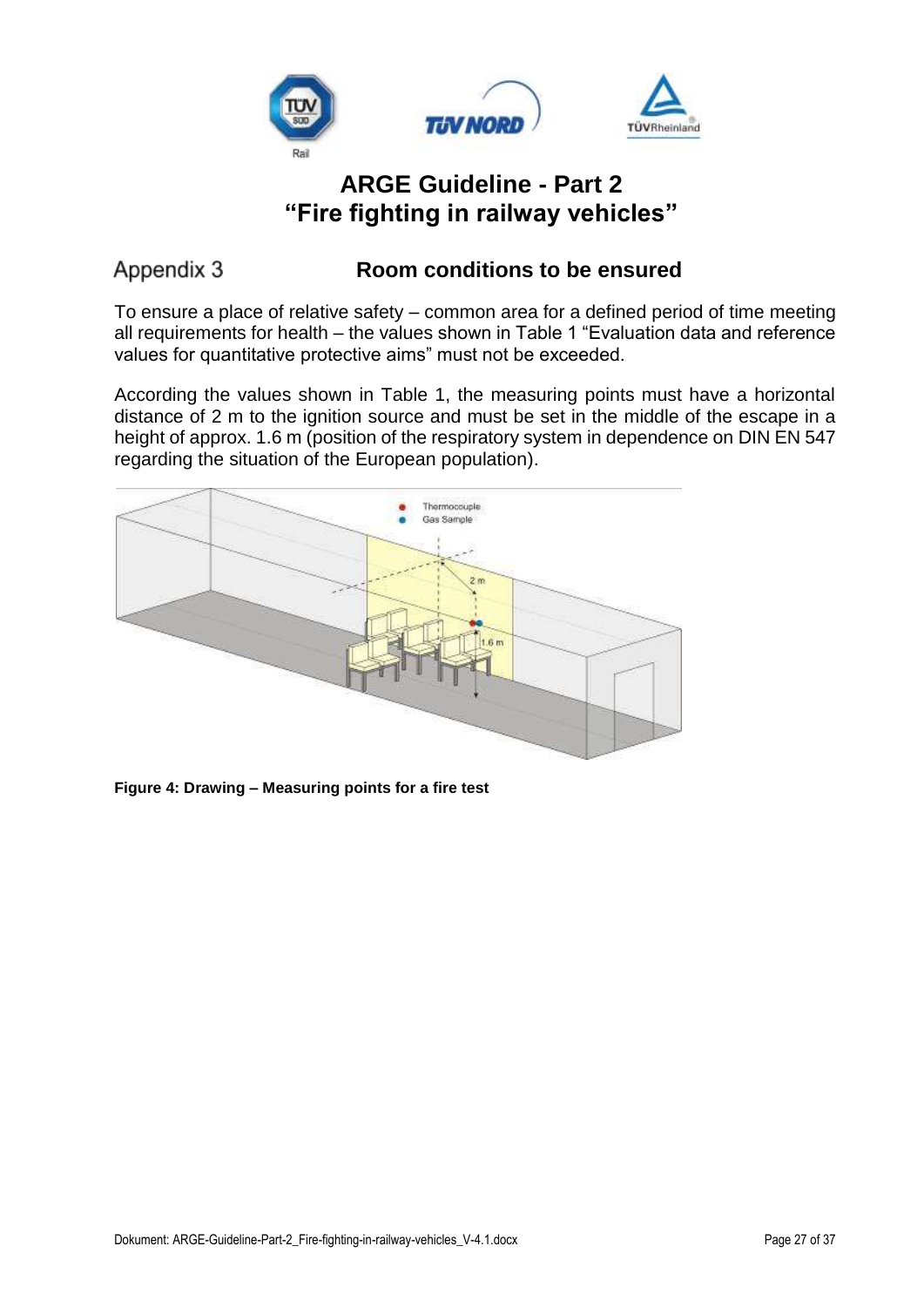

#### <span id="page-27-0"></span>Appendix 4 **Template F-1 "Test documentation – extinguishing technology"**

| <b>Order No.:</b>                                     |                                                                                  |                                            | <b>Document No.:</b>      |               | <b>Number of appendixes:</b><br>(depends on number of<br>performed tests) |
|-------------------------------------------------------|----------------------------------------------------------------------------------|--------------------------------------------|---------------------------|---------------|---------------------------------------------------------------------------|
| <b>Parameters</b>                                     |                                                                                  | <b>Specifications</b>                      |                           |               |                                                                           |
| Vehicle type                                          |                                                                                  |                                            | e. g. electric locomotive |               |                                                                           |
| Vehicle design type                                   |                                                                                  |                                            | e. g. RE 484              |               |                                                                           |
| Vehicle no.                                           |                                                                                  |                                            |                           |               |                                                                           |
|                                                       | Operation category, design category                                              |                                            | <b>BSS X, category</b>    |               |                                                                           |
|                                                       | Fire fighting system (type)                                                      |                                            | gas extinguishing system  |               |                                                                           |
| Fire extinguishing medium (type)                      |                                                                                  | type x                                     |                           |               |                                                                           |
|                                                       | Manufacturer/type of system                                                      |                                            | company x/type y          |               |                                                                           |
| Objection<br>direct safety of<br>passengers and staff |                                                                                  | indirect safety of<br>passengers and staff |                           | object safety |                                                                           |
|                                                       |                                                                                  | ⊠                                          |                           | 図             |                                                                           |
| Comments on the test, note, established deficits      |                                                                                  |                                            |                           |               |                                                                           |
| "punctual fluid accumulation"                         |                                                                                  |                                            |                           |               |                                                                           |
|                                                       | "system fault, cause is determined and corrected, include in maintenance manual" |                                            |                           |               |                                                                           |
|                                                       |                                                                                  |                                            |                           | 1/22          | $in$ norto<br>no                                                          |

|                               | ves | in parts | no |
|-------------------------------|-----|----------|----|
| <b>Requirement fulfilled</b>  |     |          |    |
| Additional tests are required |     |          |    |

| Tested:              | <b>Responsibility:</b>                                                 | Name: | Signature: |
|----------------------|------------------------------------------------------------------------|-------|------------|
| Location:<br>$X-X-X$ | expert for railway vehicle<br>equipment:                               |       |            |
| Date:<br>XX.yy.zzzz  | responsible system<br>engineer for fire detection<br>technology:       |       |            |
|                      | expert/assessor for fire<br>protection systems in<br>railway vehicles: |       |            |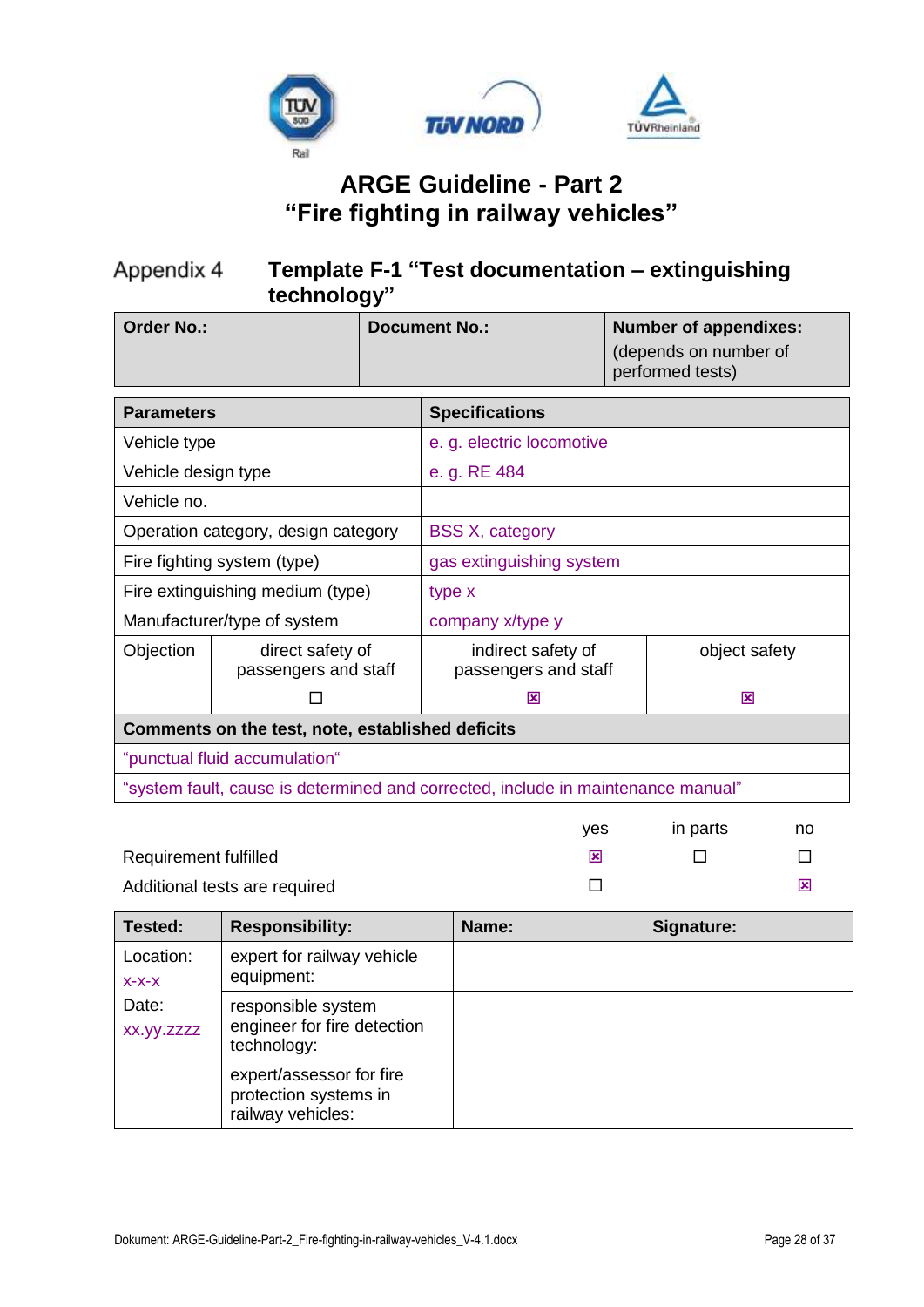

<span id="page-28-0"></span>**Template F-2.1 "Test documentation – common area"**

**F-2.1 Documentation – passenger and staff areas Principles:** • **The applied extinguishing medium may not develop, contain or release substances which cause a danger to health during fire suppression.** • **The fire impacts must be kept to an acceptable minimum. Order No.: Document No.:** Test no.  $\vert$  Xyz **Testing time**  $\vert$  xx:xx on yy.yy.yyyy **Test object** passenger compartment **Basic test conditions different n** and **n** model **D vehicle/component ⊠ Description of the test System design** description, functional flow diagram **Test area** drawing with geometric information, vehicle layout, 3D-figure of converter **Position of the simulated ignition source** view of fire risk positions (possibly photos) **Arrangement of the measuring points** identification of the measuring points for gas sampling to assess compliance with protective aims **Duration of fire suppression** XX min • at least 10 min, in case of deviation an assessment of compliance with protective aims is required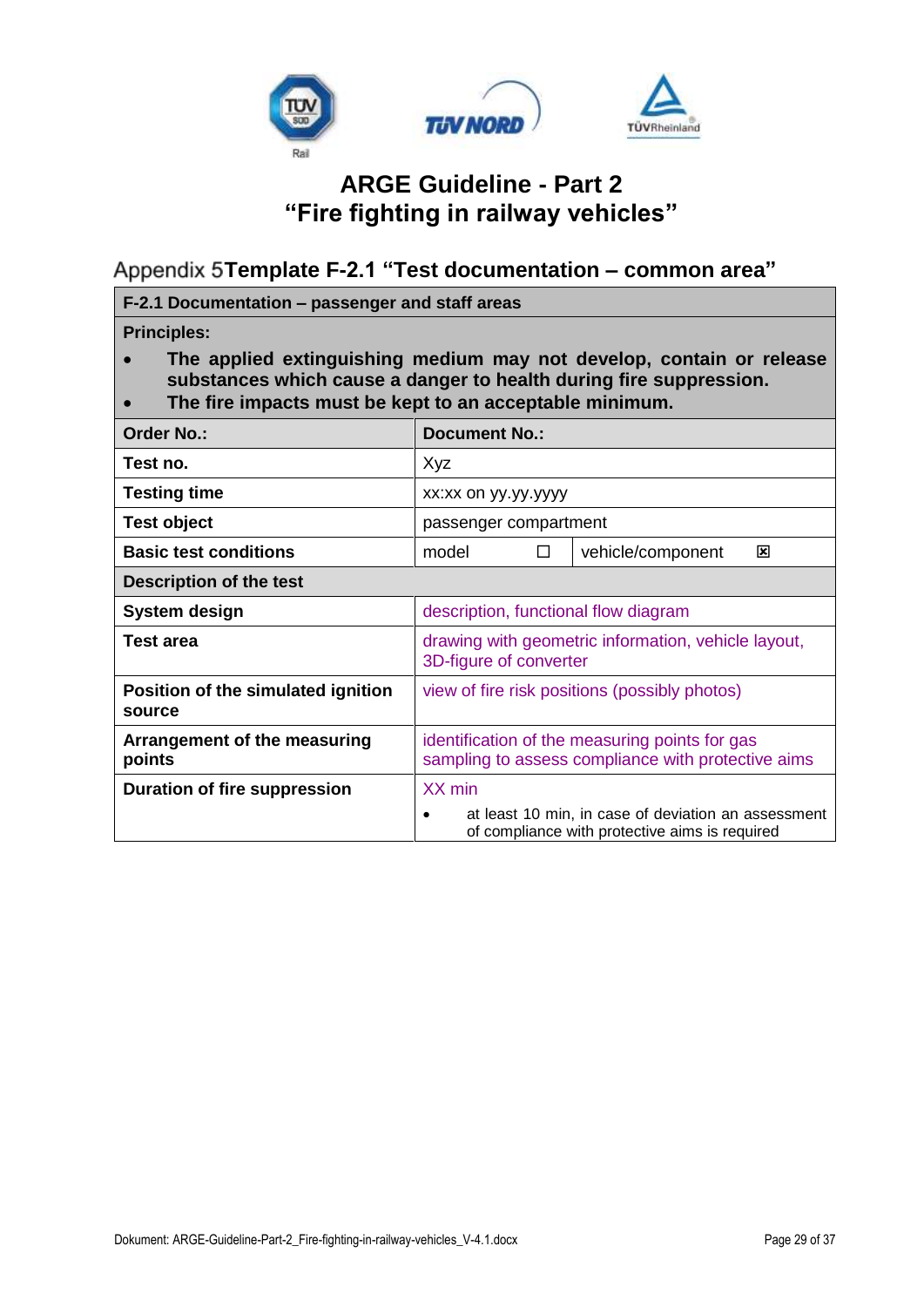

| 1. Basic test "2 foam cushions",<br>Ignition with UIC paper cushion, pre-burn time: 60 s |                                    |        |           |   |  |
|------------------------------------------------------------------------------------------|------------------------------------|--------|-----------|---|--|
| Time of release of fire extinguishing<br>medium                                          | xx seconds after system activation |        |           |   |  |
| Are the room conditions (Appendix 3) with<br>a distance of 2 m not exceeded?             | Yes                                | $\Box$ | <b>No</b> | п |  |
| Is there an overlapping area of 2 m?                                                     | Yes                                | □      | <b>No</b> | П |  |
| Uniform mist concentration or distribution<br>of extinguishing media                     | Yes                                | □      | <b>No</b> | П |  |
| 2. Basic test "2 foam cushions",<br>Ignition with UIC paper cushion, pre-burn time: 60 s |                                    |        |           |   |  |
| Time of release of fire extinguishing<br>medium                                          | xx seconds after system activation |        |           |   |  |
| Are the room conditions (Appendix 3) with<br>a distance of 2 m not exceeded?             | Yes                                | □      | <b>No</b> | Π |  |
| Is there an overlapping area of 2 m?                                                     | Yes<br><b>No</b><br>□<br>П         |        |           |   |  |
| Uniform mist concentration or distribution<br>of extinguishing media                     | Yes                                | □      | <b>No</b> | П |  |
| 3. Confirmation test "luggage",<br>Ignition with UIC paper cushion, pre-burn time: 120 s |                                    |        |           |   |  |
| Time of release of fire extinguishing<br>medium                                          | xx seconds after system activation |        |           |   |  |
| Are the room conditions (Appendix 3) with<br>a distance of 2 m not exceeded?             | Yes                                | $\Box$ | <b>No</b> | Ш |  |
| Is there an overlapping area of 2 m?                                                     | Yes                                | $\Box$ | <b>No</b> | □ |  |
| Uniform mist concentration or distribution<br>of extinguishing media                     | Yes                                | ⊔      | <b>No</b> |   |  |
| 4. Confirmation test "luggage"<br>Ignition with UIC paper cushion, pre-burn time: 120 s  |                                    |        |           |   |  |
| Time of release of fire extinguishing<br>medium                                          | xx seconds after system activation |        |           |   |  |
| Are the room conditions (Appendix 3) with<br>a distance of 2 m not exceeded?             | Yes                                | □      | <b>No</b> | □ |  |
| Is there an overlapping area of 2 m?                                                     | Yes                                | □      | <b>No</b> | □ |  |
| Uniform mist concentration or distribution<br>of extinguishing media                     | Yes<br><b>No</b><br>□<br>ш         |        |           |   |  |
|                                                                                          |                                    |        |           |   |  |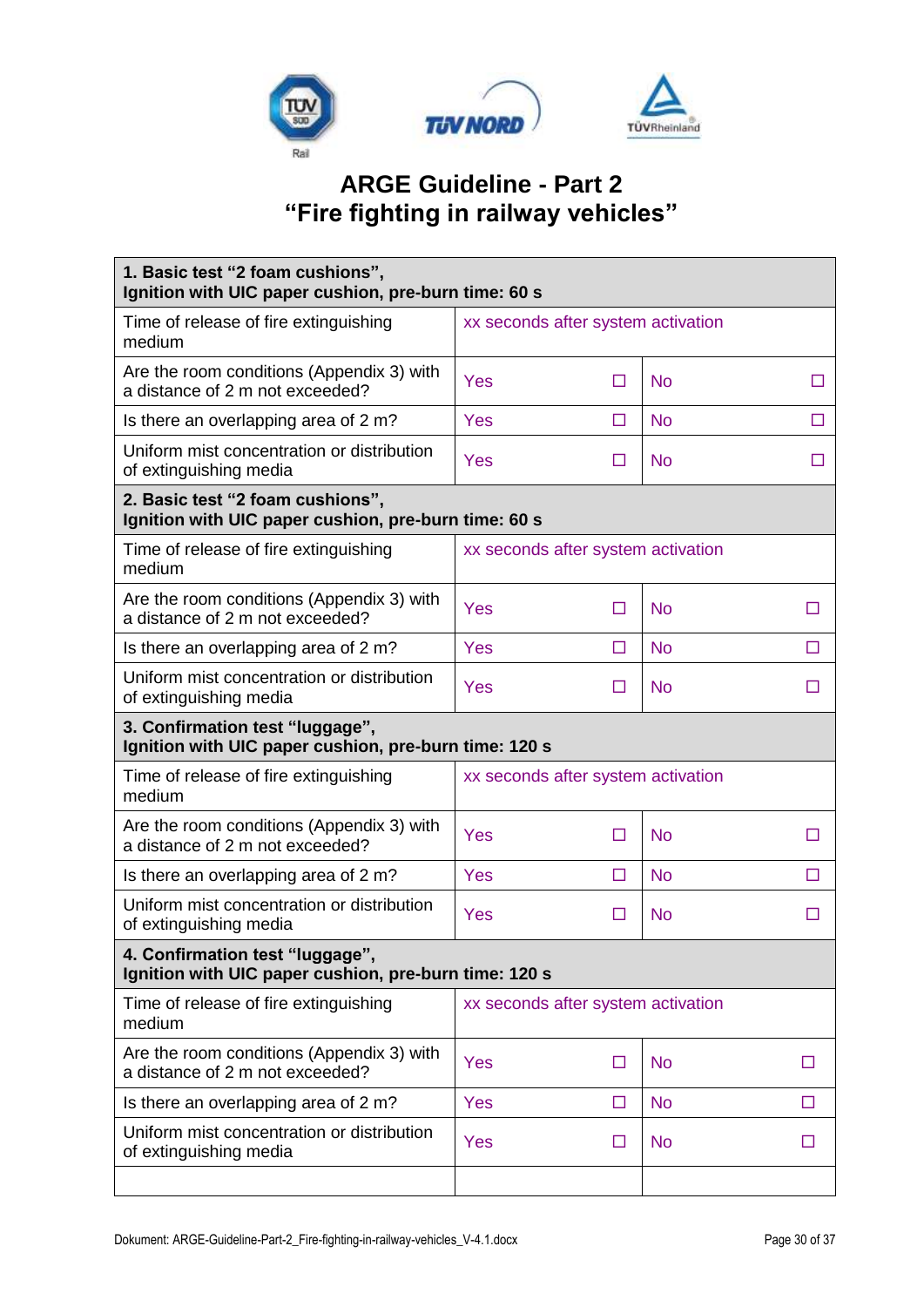

| Comments on the test, note, established deficits |                                            |       |     |            |    |
|--------------------------------------------------|--------------------------------------------|-------|-----|------------|----|
| for example "very good system solidity"          |                                            |       |     |            |    |
|                                                  |                                            |       |     |            |    |
|                                                  |                                            |       | yes | in parts   | no |
| Requirement fulfilled                            |                                            |       | 図   |            |    |
| Additional tests are required                    |                                            |       |     |            | ⊠  |
|                                                  |                                            |       |     |            |    |
| Tested:                                          | <b>Responsibility:</b>                     | Name: |     | Signature: |    |
| Location:                                        | expert for railway vehicle                 |       |     |            |    |
| $X-X-X$                                          | equipment:                                 |       |     |            |    |
| Date:                                            | responsible system                         |       |     |            |    |
| XX.yy.zzzz                                       | engineer for fire detection<br>technology: |       |     |            |    |

expert/assessor for fire protection systems in railway vehicles: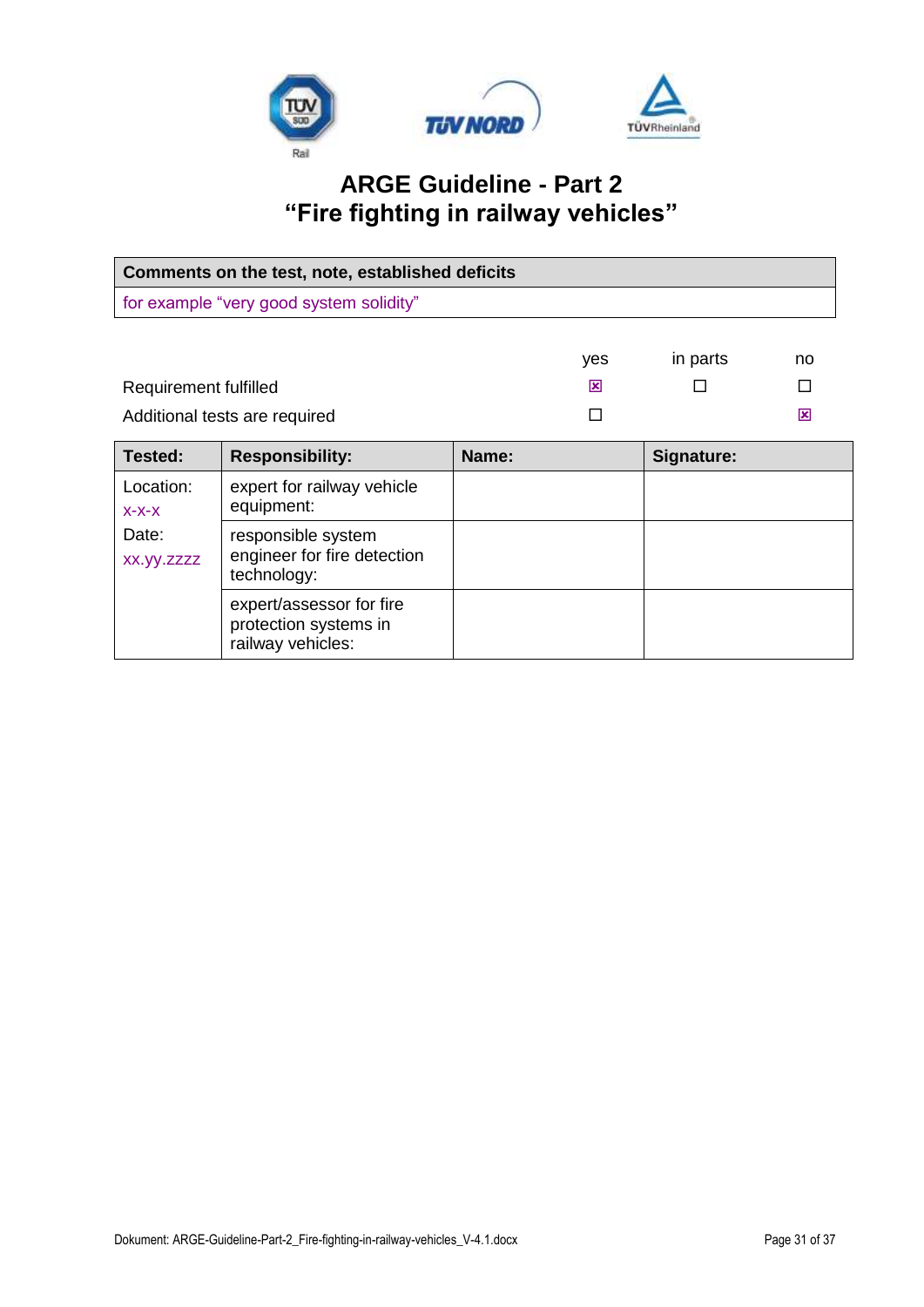

#### <span id="page-31-0"></span>**Template F-2.2 "Test documentation – areas with**  Appendix 6 **technical equipment"**

**F-2.2 Documentation – areas with technical equipment**

#### **Principles:**

- A fire in areas with technical equipment must be completely extinguished, if the vehicle cannot reach a completely safe area for the self-rescue of passengers.
- Before activating the fire extinguishing system the relevant technical equipment must be shut down.

| Order No.:                                   | <b>Document No.:</b>                                                                                 |  |  |  |
|----------------------------------------------|------------------------------------------------------------------------------------------------------|--|--|--|
| Test no.                                     | Xyz                                                                                                  |  |  |  |
| <b>Testing time</b>                          | xx:xx on yy.yy.yyyy                                                                                  |  |  |  |
| <b>Test object</b>                           | passenger compartment                                                                                |  |  |  |
| <b>Basic test conditions</b>                 | vehicle/componente<br>model<br>⊠<br>П                                                                |  |  |  |
| <b>Description of the test</b>               |                                                                                                      |  |  |  |
| System design                                | description, functional flow diagram                                                                 |  |  |  |
| <b>Test area</b>                             | drawing with geometric information, vehicle layout,<br>3D-figure of converter                        |  |  |  |
| Position of the simulated ignition<br>source | view of fire risk positions (possibly photos)                                                        |  |  |  |
| Arrangement of the measuring<br>points       | identification of the measuring points for gas<br>sampling to assess compliance with protective aims |  |  |  |

| 1. Gas extinguishing media                       |                                                                                                                                                                                             |                                                                        |           |  |
|--------------------------------------------------|---------------------------------------------------------------------------------------------------------------------------------------------------------------------------------------------|------------------------------------------------------------------------|-----------|--|
| Time of release of fire extinguishing<br>medium  | xx seconds after system activation<br>at most 10 sec nach Aktivierung des Systems                                                                                                           |                                                                        |           |  |
|                                                  |                                                                                                                                                                                             |                                                                        |           |  |
| Beginning minimum extinguishing                  | after xx seconds                                                                                                                                                                            |                                                                        |           |  |
| concentration                                    | for liquefied, gaseous extinguishing media within 20<br>s after system activation<br>for non-liquefied, gaseous extinguishing<br>media<br>$\bullet$<br>within 120 s after system activation |                                                                        |           |  |
| Is the minimum design concentration<br>achieved? | Yes                                                                                                                                                                                         |                                                                        | <b>No</b> |  |
| Beginning minimum extinguishing<br>concentration | xx seconds after beginning minimum extinguishing<br>concentration                                                                                                                           |                                                                        |           |  |
|                                                  |                                                                                                                                                                                             | for liquefied, gaseous extinguishing media at least<br>30 <sub>s</sub> |           |  |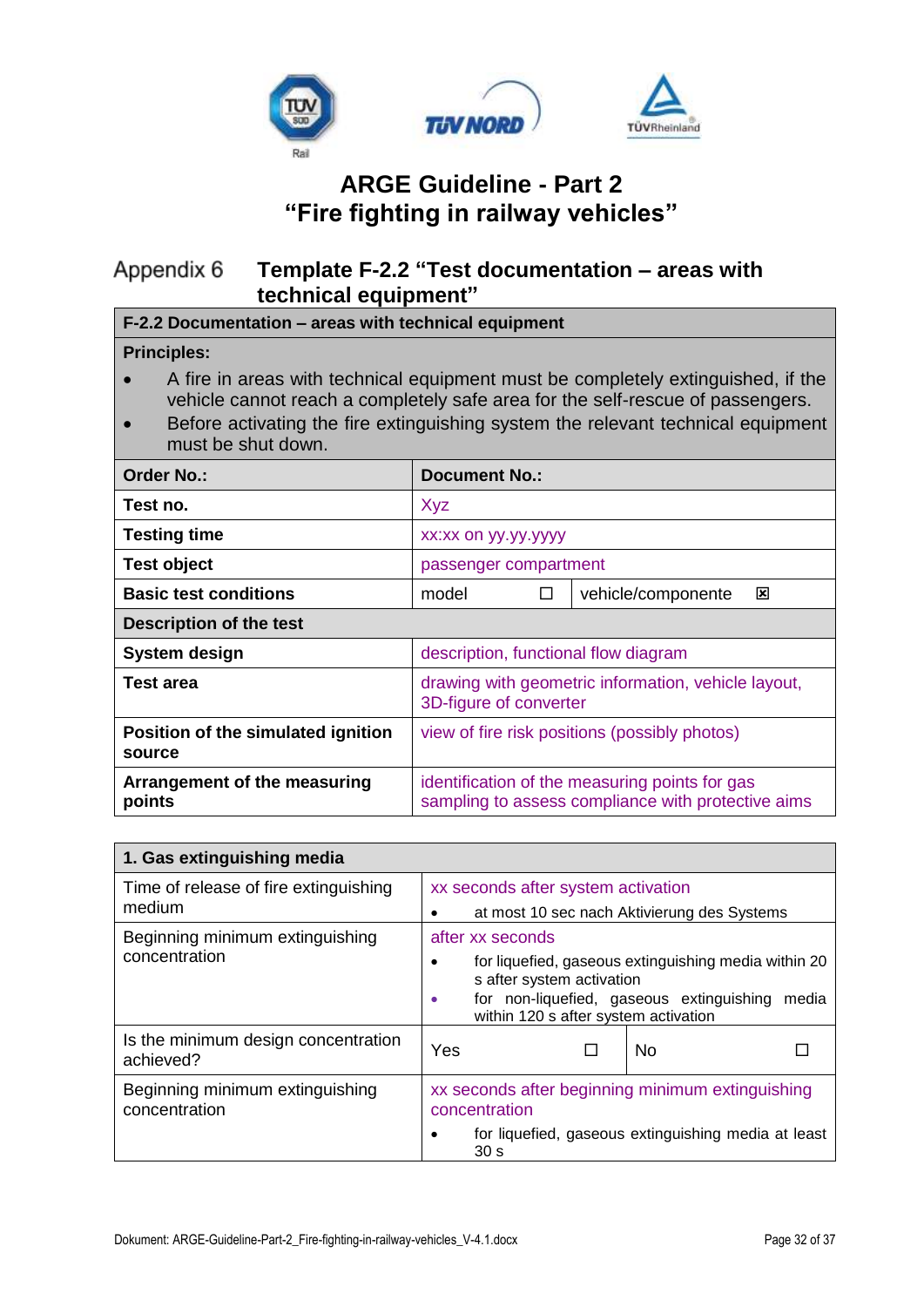

|                                                                                                                                                      | for non-liquefied, gaseous extinguishing media at<br>$\bullet$<br>least 180 s |                                                |           |        |  |
|------------------------------------------------------------------------------------------------------------------------------------------------------|-------------------------------------------------------------------------------|------------------------------------------------|-----------|--------|--|
| Is the retention time kept?                                                                                                                          | Yes                                                                           | □                                              | <b>No</b> | □      |  |
| Are further dynamic tests required?                                                                                                                  | Yes                                                                           | $\Box$                                         | <b>No</b> | □      |  |
| Is a fire pan available?                                                                                                                             | Yes                                                                           | $\Box$                                         | <b>No</b> | $\Box$ |  |
| <b>Water mist systems</b><br>2.2.<br><b>or</b><br>systems using other extinguishing media which are not gaseous                                      |                                                                               |                                                |           |        |  |
| Time of release of fire extinguishing<br>medium                                                                                                      |                                                                               | xx seconds after system activation             |           |        |  |
| Is the determined application time<br>achieved?                                                                                                      | $\bullet$<br>Yes                                                              | at most 10 s after system activation<br>$\Box$ | <b>No</b> | □      |  |
| Is there a uniform distribution of<br>extinguishing media?                                                                                           | <b>Yes</b>                                                                    | $\Box$                                         | <b>No</b> | □      |  |
| Is extinguishing successful?                                                                                                                         | <b>Yes</b>                                                                    | $\Box$                                         | <b>No</b> | □      |  |
| Applications with combustion engines                                                                                                                 |                                                                               |                                                |           |        |  |
| Spray fire (leakage 0.0033 l/s)<br>Is simulation necessary?                                                                                          | Yes                                                                           | $\Box$                                         | <b>No</b> | □      |  |
| Spray fire (leakage 0.0033 l/s)<br>Is extinguishing successful?                                                                                      | <b>Yes</b>                                                                    | $\Box$                                         | <b>No</b> | □      |  |
| <b>Pool fire</b> under the engine (surface at<br>least 1 $m^2$ ,<br>is extinguishing successful?                                                     | Yes                                                                           | □                                              | <b>No</b> | П      |  |
| Pool fire on the engine (surface at<br>least 0.25 m <sup>2</sup> , heat release 347 kW,<br>pre-burn time 30 or 60 s)<br>is extinguishing successful? | Yes                                                                           | □                                              | <b>No</b> | □      |  |
| Applications in areas with electric equipment "developing fire"                                                                                      |                                                                               |                                                |           |        |  |
| <b>Developing fire</b><br>Is extinguishing successful?                                                                                               | <b>Yes</b>                                                                    | Ш                                              | <b>No</b> | П      |  |
| Applications in areas with electric equipment "container fire"                                                                                       |                                                                               |                                                |           |        |  |
| <b>Container fire</b><br>Is simulation necessary?                                                                                                    | <b>Yes</b>                                                                    | □                                              | <b>No</b> | □      |  |
| <b>Container fire</b><br>Is extinguishing successful?                                                                                                | <b>Yes</b>                                                                    | $\Box$                                         | <b>No</b> | ш      |  |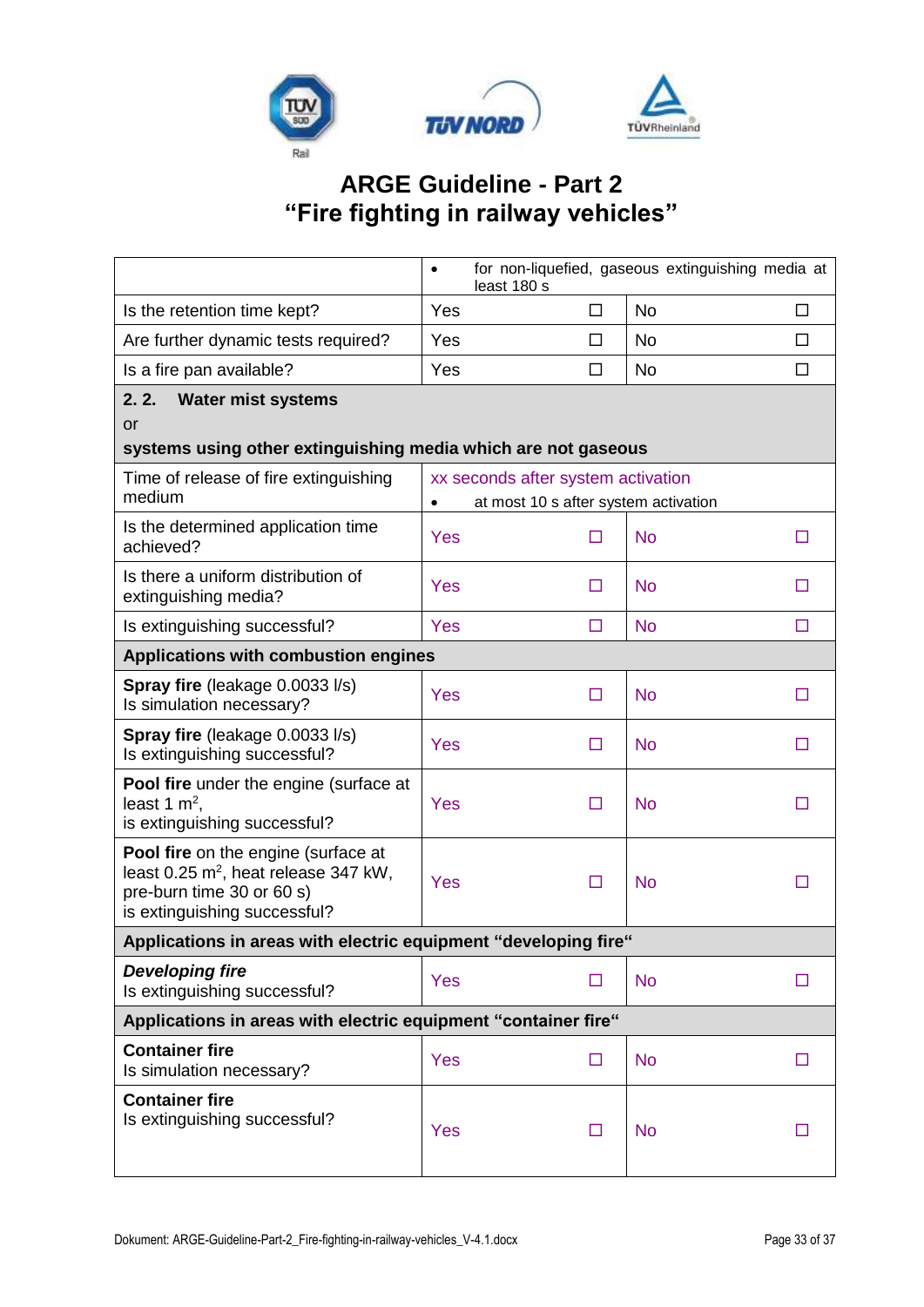

| Comments on the test, note, established deficits |                                                                        |       |     |            |    |
|--------------------------------------------------|------------------------------------------------------------------------|-------|-----|------------|----|
|                                                  | for example "very good system solidity"                                |       |     |            |    |
|                                                  |                                                                        |       | yes | in parts   | no |
| Requirement fulfilled                            |                                                                        |       | ⊠   |            | П  |
| Additional tests are required                    |                                                                        |       | П   |            | ⊠  |
| Tested:                                          | <b>Responsibility:</b>                                                 | Name: |     | Signature: |    |
| Location:<br>$X-X-X$                             | expert for railway vehicle<br>equipment:                               |       |     |            |    |
| Date:<br>xx.yy.zzzz                              | responsible system<br>engineer for fire detection<br>technology:       |       |     |            |    |
|                                                  | expert/assessor for fire<br>protection systems in<br>railway vehicles: |       |     |            |    |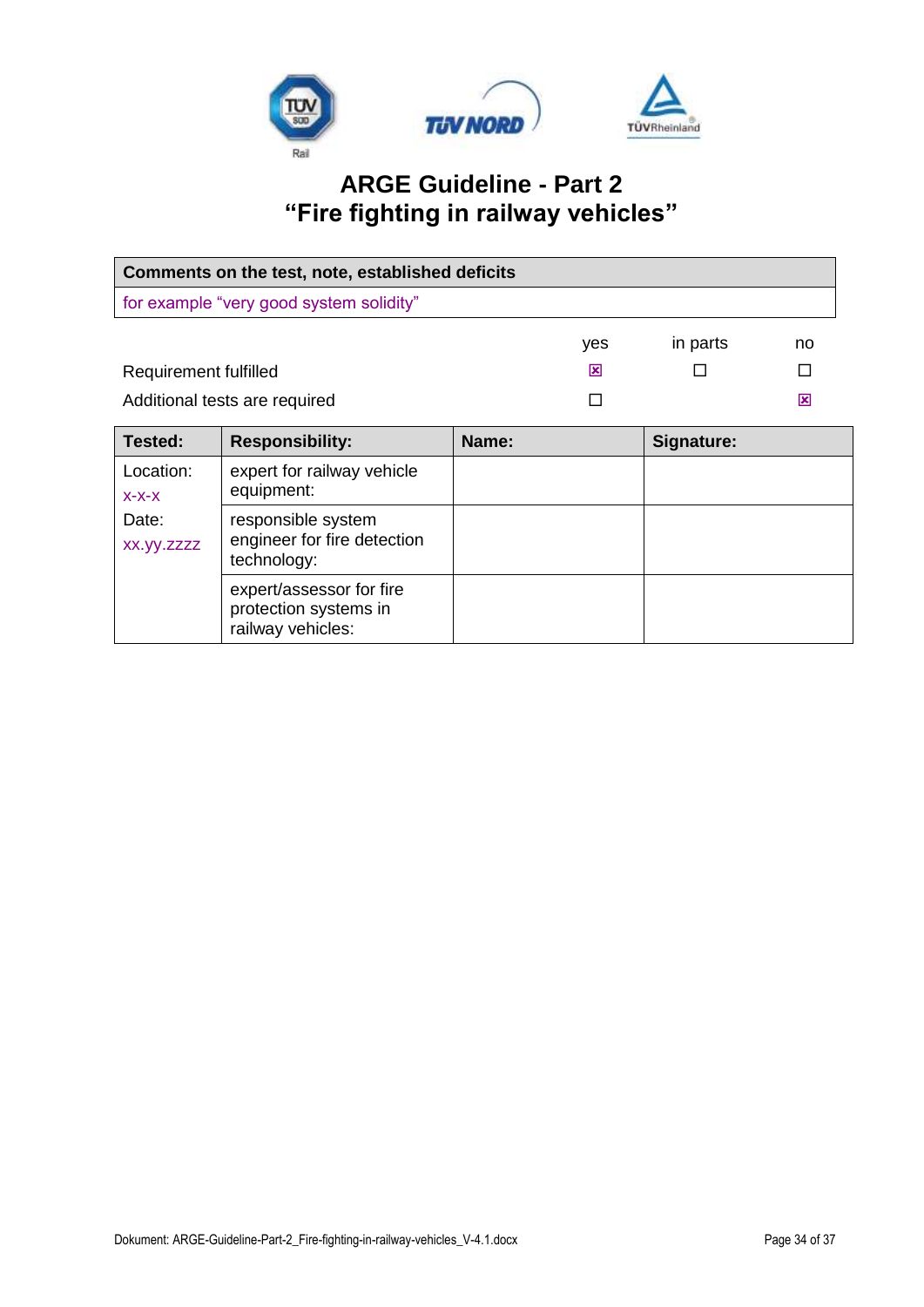

#### <span id="page-34-0"></span>Appendix 7 **Requirements for the assessment**

- 1. Concept description regarding safety and functional requirements (control system for fire fighting systems) which have to be fulfilled, based on purchase requisitions (e. g. specification).
- 2. Description of hardware, circuit diagrams, system layout and information on the used components and materials in terms of a project description.
- 3. Certificates by other accredited test centers and certification bodies (declaration of conformity/certificate of conformity), while for all standards mentioned a document or a statement based on test report must be available, for e. g.:
	- − EN 12094 (Fixed fire fighting systems Components for gas extinguishing systems)
	- − EN 15004 (Fixed firefighting systems Gas extinguishing systems)
	- − ISO 16003, Components for fire-extinguishing systems using gas Requirements and test methods - Container valve assemblies and their actuators; selector valves and their actuators; nozzles; flexible and rigid connectors; and check valves and non-return valves, (September 2008)
	- The stability of pressure purposes according to Directive 2010/35/EU, 2014/68/EU and Directive (EU) 2016-797.
- 4. Instruction manual which is relevant for safety.
- 5. Necessary documentation must be defined regarding
	- requirements for the professional system installation
	- − instructions for approval and quality tests on production vehicle<br>− doviations to EN 12004 and EN 15004 for gas extinguishing sys
	- deviations to EN 12094 and EN 15004 for gas extinguishing systems.

Especially the following technical sub-systems are involved:

- The pipe network must be made of stainless steel, but the connecting hoses (e. g. between vehicles) must meet the requirements given in EN 12094.
- The energy for electrical systems can be supplied by the vehicle electrical system, but the electrical supply by the battery must ensure a redundancy.
- The pneumatic activation can be supplied by the pneumatic vehicle electrical system, including a surge drum which ensures the function.
- If a mechanic and pneumatic activation system activates fire fighting with a gas extinguishing system due to temperature influence, the activation system can be a extinguishing pipe.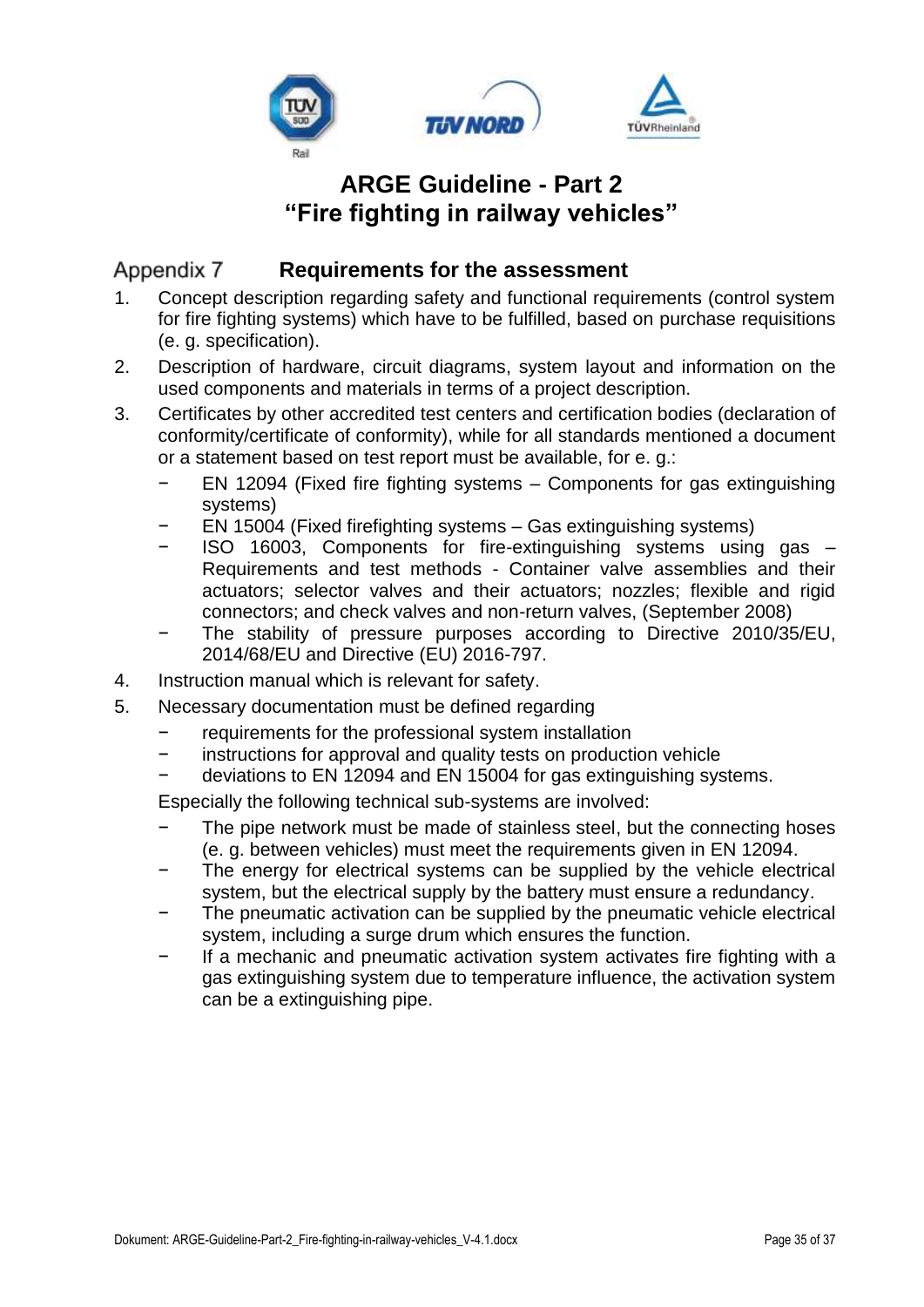

#### <span id="page-35-0"></span>Appendix 8 **Specification for positioning fire extinguishing equipment in enclosed places of installation/technical cabinets**

For arranging outlets of extinguishing media for example nozzles and nozzle strips note the following aspects, with regard to possible obstructions, spatial separations or leakages in the area of fire:

Recommendations:

- In the area affected by the fire, the discharge of extinguishing media should be possible without any obstructions.
- The discharge of extinguishing media should be near the potential fire risk.
- The nozzles must be fixed in a sufficient distance to mounting holes/bushings/position holes.
- The discharge of extinguishing media is pressurized and must not negatively influence the area or its content.

#### Gas extinguishing systems

- Gas nozzles must be adjusted downwards above the extinguishing media because the gas sinks in the fire area.
- For development or distribution of the gas, a sufficient distance of more than 15 cm between discharging beam or discharging cone and any deflecting surface is necessary.

#### Water mist systems

- For the development of a uniform water mist, a distance of more than 30 cm to the deflecting surfaces has to be provided.
- Water spray nozzles can be installed independently of direction, but a direct injection into the potential fire area should be achieved.